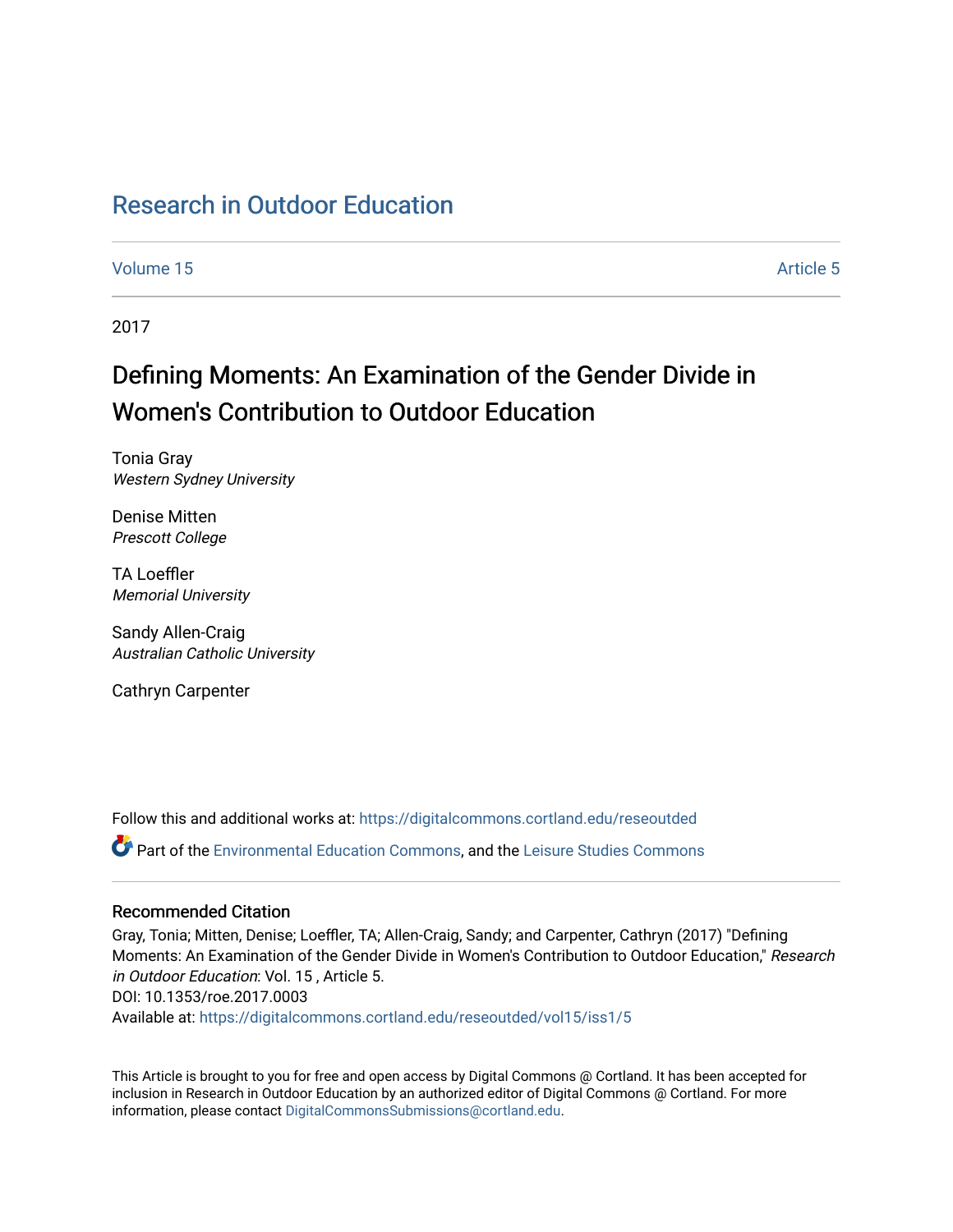Research in Outdoor Education 2017, Vol. 15, pp. 47–71 et al.: Defining Moments: An Examination of the Gender Divide in Women's Contribution to Outdoor Educ

## **Defining Moments**

An Examination of the Gender Divide in Women's Contribution to Outdoor Education

> Tonia Gray Denise Mitten TA Loeffler Sandy Allen-Craig Cathryn Carpenter

## **Abstract**

Throughout our collective experiences in the outdoors, defining moments have helped ignite innovation and provided inspiration for women and men in the outdoor profession. Women's representation among the ranks of the senior leaders and researchers in the outdoor field is disproportionately low. As such, women in outdoor education today still face challenges being recognized and accessing the upper echelons of the profession and academy. An incident at the 6th International Outdoor Education Research Conference in 2013, where women donned an invisibility cloak provided the impetus for our paper. Significant progress has been made in the past three decades; however an imbalance and gender asymmetry still exists today. At the core of our profession is the development of leadership and individual potential; it is therefore imperative that we examine our indiscernible footprint within the profession. The paper aims to generate practical solutions and strategies for those grappling with ways to improve their leadership impact and attain gender equity in their career goals.

**Keywords:** gender; outdoor education; equity; professional leadership; outdoor profession; women

**Tonia Gray**, Centre for Educational Research, Western Sydney University; **Denise Mitten**, Adventure Education Program, Prescott College; **TA Loeffler**, School of Human Kinetics and Recreation, Memorial University; **Sandy Allen-Craig**, School of Exercise Science, Australian Catholic University; **Cathryn Carpenter**, Freelance Academic.

Address correspondence to Dr. Tonia Gray, Centre for Educational Research, Western Sydney University, Locked Bag 1797, Penrith NSW 2751, Australia. Phone: (+61) 29772 6369 Email: T.Gray@westernsydney.edu.au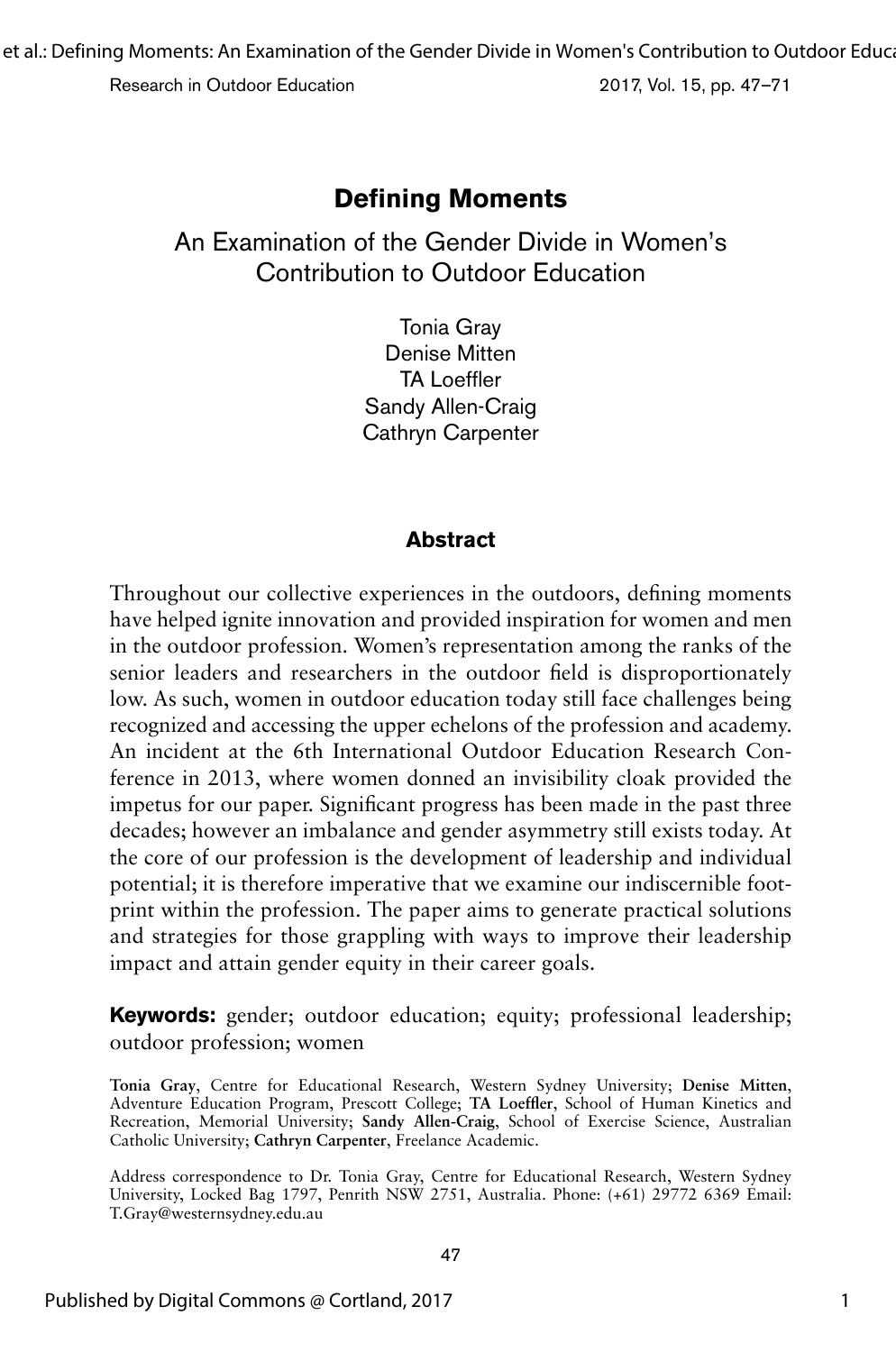48 Gray, Mitten, Loeffler, Allen-Craig, and Carpenter

### **Introduction**

'If you want to change society, then you have to tell an alternative story'. —Ivan Illich

Educating about the importance of the environment, and improving people's access to a range of outdoor activities are essential to ensuring the health and wellbeing of both the natural world and all living creatures (e.g. Bell, 2006; Bowler, Buyung-Ali, Knight, & Pullin, 2010; Ewert, Mitten, & Overholt, 2014; Maller, Townsend, Pryor, Brown, & St Leger 2006; Mitten, 2009). Across the globe women from all walks of life—outdoor educators, environmental activists, entrepreneurs, musicians, artists, actors, and politicians, to name a few—have championed outdoor education (OE). Women have taught, lead, researched, mentored, and inspired many to follow and expand their outdoor paths. They have worked hard to further decrease impediments to participation for women and girls and other marginalized populations yet, ironically, their presence is not widely apparent. Within a range of areas in the OE field, from academia through to frontline OE practitioners, a gender asymmetry is evident (Gough, 1999; 2013; Gough, & Whitehouse, 2003; Gray, 2016, 2018; Gray, Mitten, Loeffler, Allen-Craig & Carpenter, 2016; Loeffler, 1997; Russell & Fawcett, 2013; Warren, 2016). History and current practice document the efforts and achievement of men especially white men (Brookes, 2015; Meyers, Brody, Dillon, Hart, Krasny, Monroe, Russell, & Wals, 2007; Mitten, Gray, Allen-Craig, Loeffler, & Carpenter, 2017)—whilst the many distinguished contributions of women are infrequently recorded or celebrated (Gray & Mitten, 2018).

There are many subtle messages that make up OE women's "invisibility cloak" (Gray, 2016; Gray, Allen-Craig & Carpenter, 2016; 2017; Warren, 1996a & 1996b: Warren, Risinger, & Loeffler, 2018). The dualisms in the field have recently been reviewed to convey that women should still either: 1) act in a peripheral supporting role when it comes to outdoor or environmental leadership; or 2) be more like men, both in having heroic quests, or a masculine leadership style and approaches to outdoor environments. Warren (1985) and Mitten (1994) wrote early critiques of these types of dynamics and still champion change. In this paper, we highlight gender inequity in OE, and showcase some of the exceptional women who have been the vanguards of change, yet are rarely acknowledged in contemporary critiques. A discussion of ways in which OE can address existing blind spots and barriers is provided whilst also exploring positive ways forward. Finally, we acknowledge this effort is merely a starting point for future critical analysis about the status and visibility of women in OE.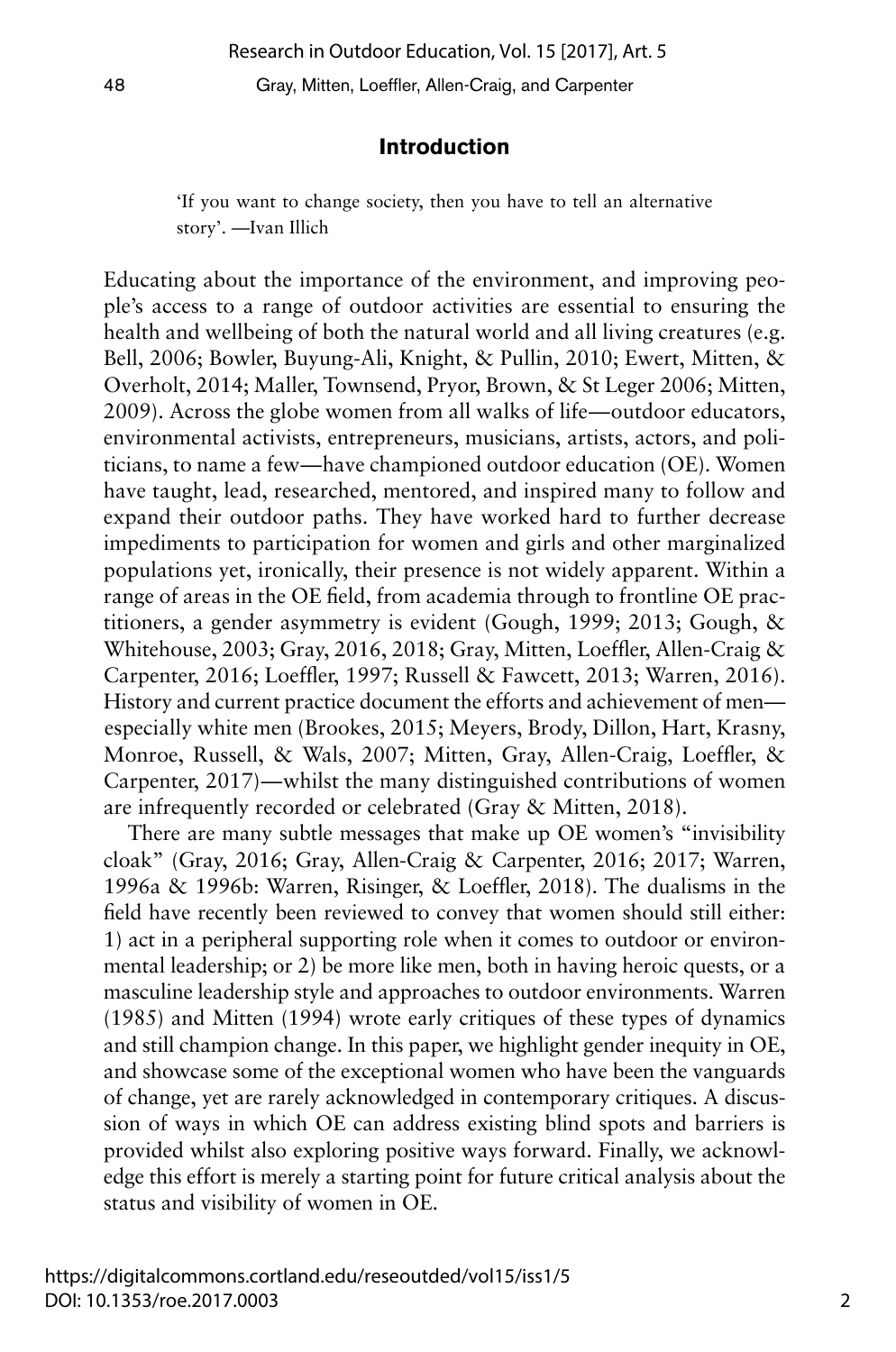## **Understanding the Gender Divide**

Heavily gendered work environments have long been identified as sites of oppression and marginalisation (Cox, 2016; Eagly & Carli, 2007; Eagly & Johnson, 1990; Gilligan, 1993; Rudman, Moss-Racusin, Phelan & Nauts, 2012; Sharp, 2001; Slaughter, 2015; Waring & Steinem, 1988). The history of OE highlights the dominance of, and focus on, traditional masculinised physicality in professions that require self-sufficiency in natural environments. This expectation emphasized that to succeed in these often challenging and remote outdoor environments one must possess physical strength, expert technical skills, and a strong assertiveness coupled with independence. For the most part, these characteristics are traditionally associated with men (Becker & Eagly, 2004; Warren, 1996a). The images and stories of women leaders, environmentalists, and adventurers are few (Wise, 2017); this may in part be due to traditional social structures as well as the limited opportunities for women to engage. Also, contributing may be women's alternative styles of engagement and leadership which are not as well recognized and valued, partly because the OE history has predominantly been written and shaped by men (Allin, & West, 2013; Gray & Birrell, 2015; Henderson, 1996; Mitten, 1985, 1992, 1996; Mitten, Henderson, Warren, Bialeschki, Yerkes & Hampton, 1997; Newbery, 2003; Schaffer, 2016; Warren, 1996a & 1996b; Wittmer, 2001).

Men and women value and excel in outdoor environments differently; their focus and range of skills are used differently in frequency and application (Mitten, Warren, Lotz & d'Amore, 2012). Loeffler's (1997) study of women's career development in outdoor leadership found that women were constrained by a lower sense of competence in their technical skills, compared to male participants, while Sharp's (2001) studies looked at attrition rates for women and men in outdoor leadership training and found that men expressed greater confidence about their technical ability than did women, and they valued it more highly. Conversely, women valued knowledge-based activities such as planning and preparation (Sharp, 2001). In a North American hidden curriculum study, involving 39 outdoor professionals with at least 15 years experience, Mitten and colleagues (2012) discovered that the OE profession continues to support and promote sexist beliefs and practices. Because this sexism is embedded in curriculum it is no wonder that men's and women's different contributions are assigned diverging values. In the OE professions, 'male' approaches or styles may be seen as often encouraging physicality, authoritarianism, and competitiveness, whereas the 'female' approaches or styles emphasize co-operation, consensus, and communication.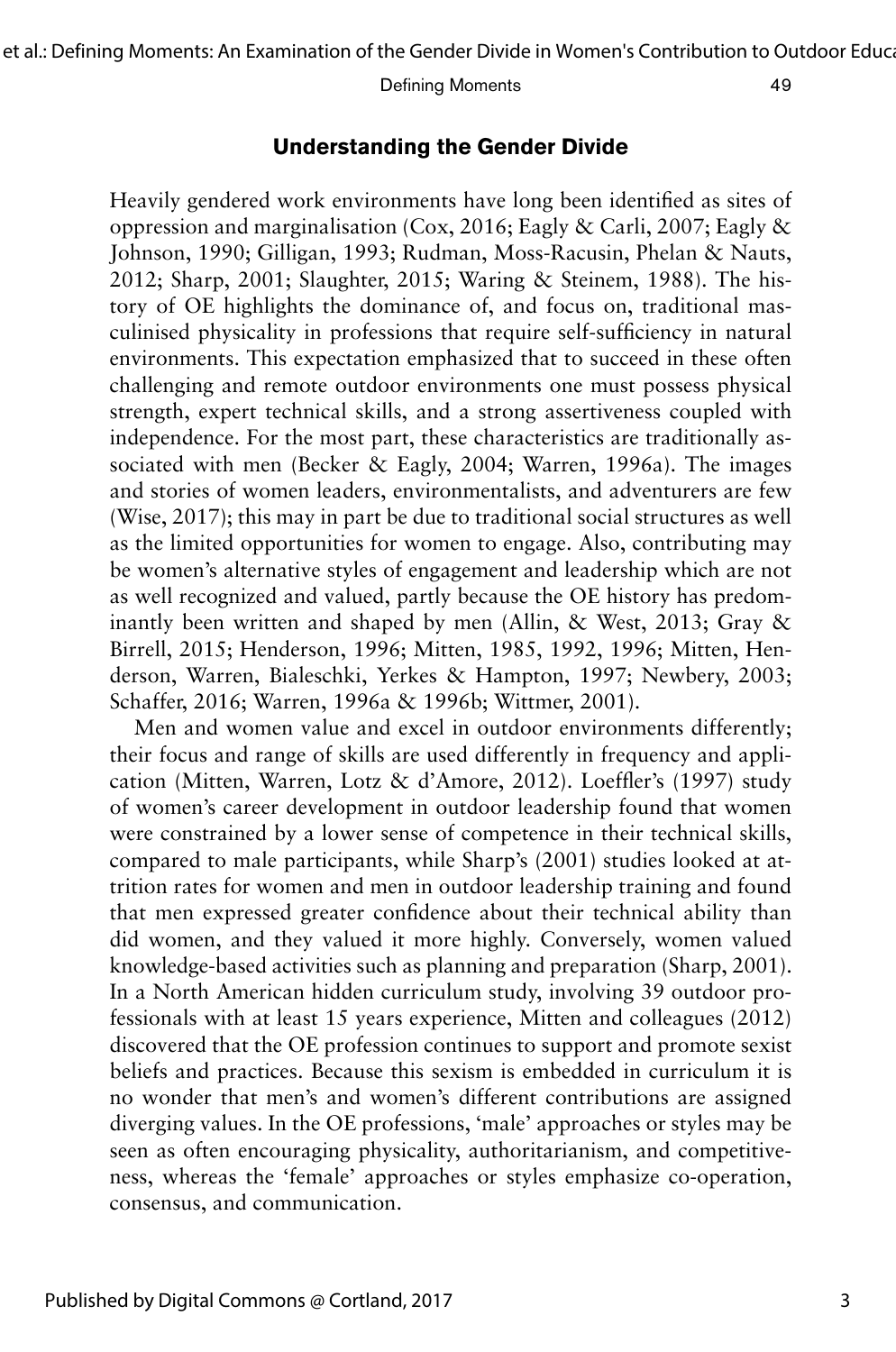50 Gray, Mitten, Loeffler, Allen-Craig, and Carpenter

## **The OE Cloak of Invisibility: Women's Perceptions**

Universal gender biases affect all professions to varying degrees (for instance Graells-Garrido, Lalmas, & Menczer, 2015; Punnett, 2016; Vukotic, 2016; Wagner, Garcia, Jadidi, & Strohmaier, 2015). In terms of gender asymmetry, the 'cloak of invisibility' is an indicator of how power shapes knowledge in OE. Many women in OE have long felt relegated, marginalized, and undervalued (Avery, 2015; Bartley, & Williams, 1988; Jordan, 1992; Martin, 2013; Russell, 2005; Whitehouse, 2014). In the same vein, several authors have recounted feeling alienated and invisible over the past thirty years or more (Allin, 2000, 2003, 2004; Allin & Humberstone, 2006; Allin & West, 2013; Gray, 2016; Gray & Mitten, 2018; Kiewa, 2018; Loeffler, 1995, 1997; Martin, 2013; Pinch, Breunig, Cosgriff, & Dignan, 2008; Saunders & Sharp, 2002; Warren, 1985, 1996a; Wright & Gray, 2013).

## **Gender Washing**

The contributions of women in OE remain erased within our 'gender washed' profession. In many respects, women have been the silent achievers, heavily involved within nurturing, conservation, and preservation movements over the past century (Bell, 2008; Harris, 1945, 1956). The authors' collective experiences suggest that whilst we have contributed to the development of the OE profession, at times, we have felt marginalized, misunderstood and under-appreciated. Whilst we acknowledge that gender systems are complex, we suggest ten reasons why gender washing is evident:

- 1. Many women are modest about their achievements and research shows that women are not often noticed when they make contributions. Self-aggrandizement often does not 'sit well' within our modus operandi. Additionally, many women lack the self-confidence to 'step up' and put ourselves on centre stage (Punnett, 2016).
- 2. Some women suffer from *imposter syndrome (*Clance & Imes, 1978; Joyce, 2016).
- 3. 'Feminist fatigue' and the rationalisation that 'women can't have it all' undermine women's continued efforts to produce change (Gray, et al., 2016, 2017; Slaughter, 2015).
- 4. Many women prefer a symbiotic or eco-feminist style of leadership, which appears gentler and more intuitive (Bell, 1996, 2008; Birrell, 2018; Charles, 2018; Warren, 1996a, 2016).
- 5. Valuing relational and interpersonal skills in tandem with technical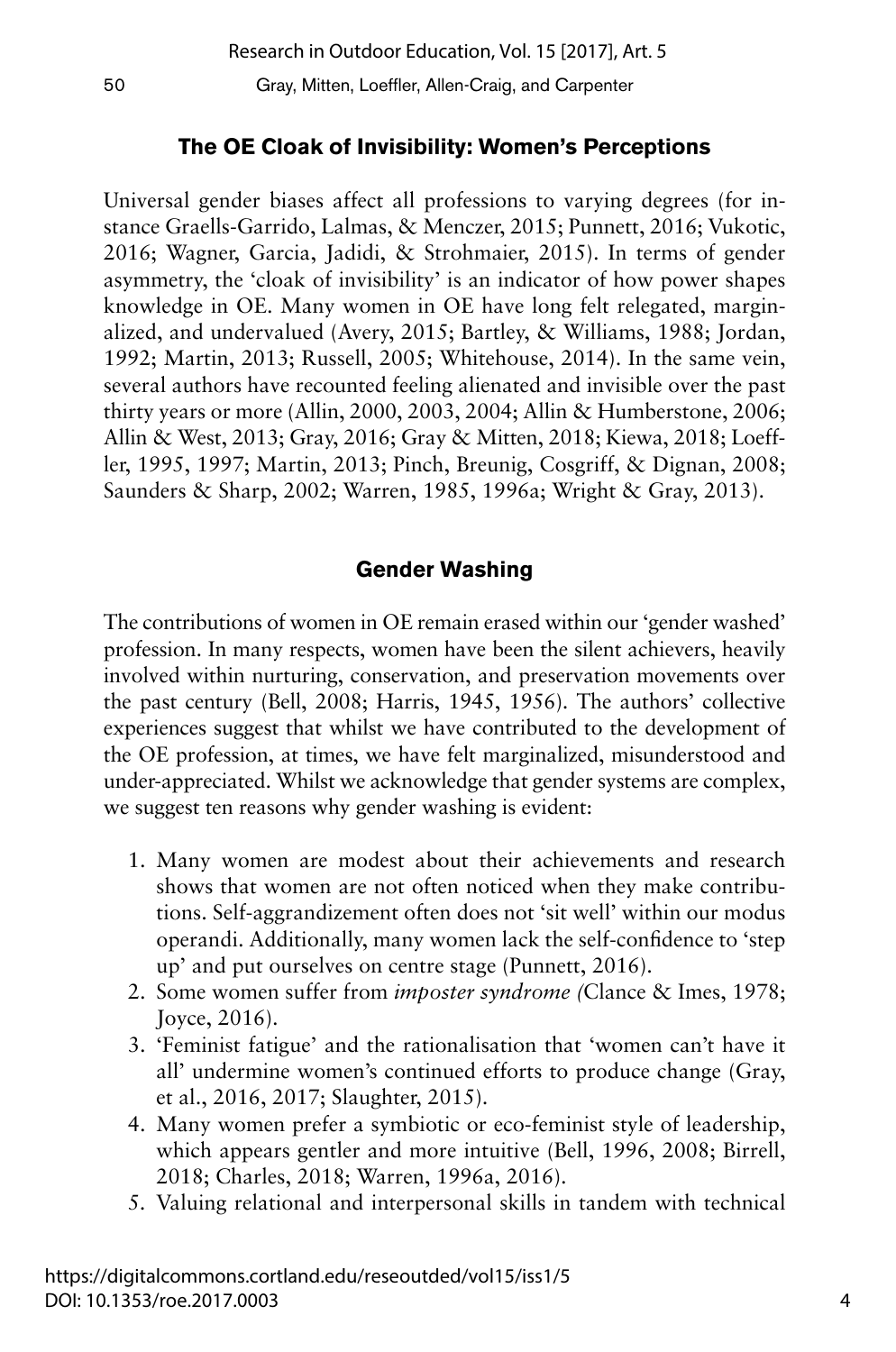and activity skills is essential to recognizing our full complement of leadership strengths (Blades, 2018; Loeffler, 1995, 1997).

- 6. Motherhood and the resultant struggles for longevity in the field affect women's career trajectories (Frohlick, 2006; Kiewa, 2018; Lotz, 2018; Wright & Gray, 2013).
- 7. A mismatch between concepts of "heroism" and gender roles plagues the profession (Becker & Eagly, 2004; Bell, Cosgriff, Lynch, & Zink, 2018; Franz, 2016; Frohlick, 2006).
- 8. Perfection can be some women's worst enemy (Brown, 2010). Women's quest for gender equality has the propensity to exacerbate burnout (Edwards & Gray, 1998; Gray & Birrell, 2005).
- 9. Women often don't ask; they stay silent, and allow others to determine the terms of discussion (Babcock, & Laschever, 2003, 2007; Bowles, Babcock & Lai, 2007).

The competitive nature of the OE professional world means some men are not willing to share the stage; effectively, there is no space. Resolute solidarity between both genders is needed so the profession can achieve a feminist transformation (Cox, 2016).

For those interested in a further analysis of these nine principles, a more comprehensive coverage is provided in Gray (2016). Misrepresentation of women's accomplishments is a vexed and convoluted issue, especially in the OE profession (Frohlick, 2006; Galpin, 1987; Goldenberg & Soule, 2014; Warren, 2016). Systemic prejudice leads men to receive greater accolades, and to have the profession focus disproportionately on their achievements, perspectives and stories. It is important to examine why these professions have not been experienced as egalitarian; fundamental issues of power and voice are raised. For Foucault (1990), power is not resident in any individual, male or female, but rather is all-pervasive, evident in what he terms "regimes of truth" (Gore, 1993)—and the dominant types of discourses are accepted and reinforced through education, media and politics (Gray & Mitten, 2018). As a collective group, our profession needs to actively challenge and positively change these forms of knowledge and recognition that render women invisible.

According to Chesney (2006), Wikipedia is considered a reliable place to begin a search and is the fifth most visited website in the world. A 2011 article reported that 53% overall, and 70% college-educated, internet users in the US used Wikipedia. In an empirical examination of Wikipedia, "the experts found Wikipedia's articles to be more credible than the non–experts" (Chesney, 2006). This suggests that the accuracy of Wikipedia is high. However, the results should not be seen as support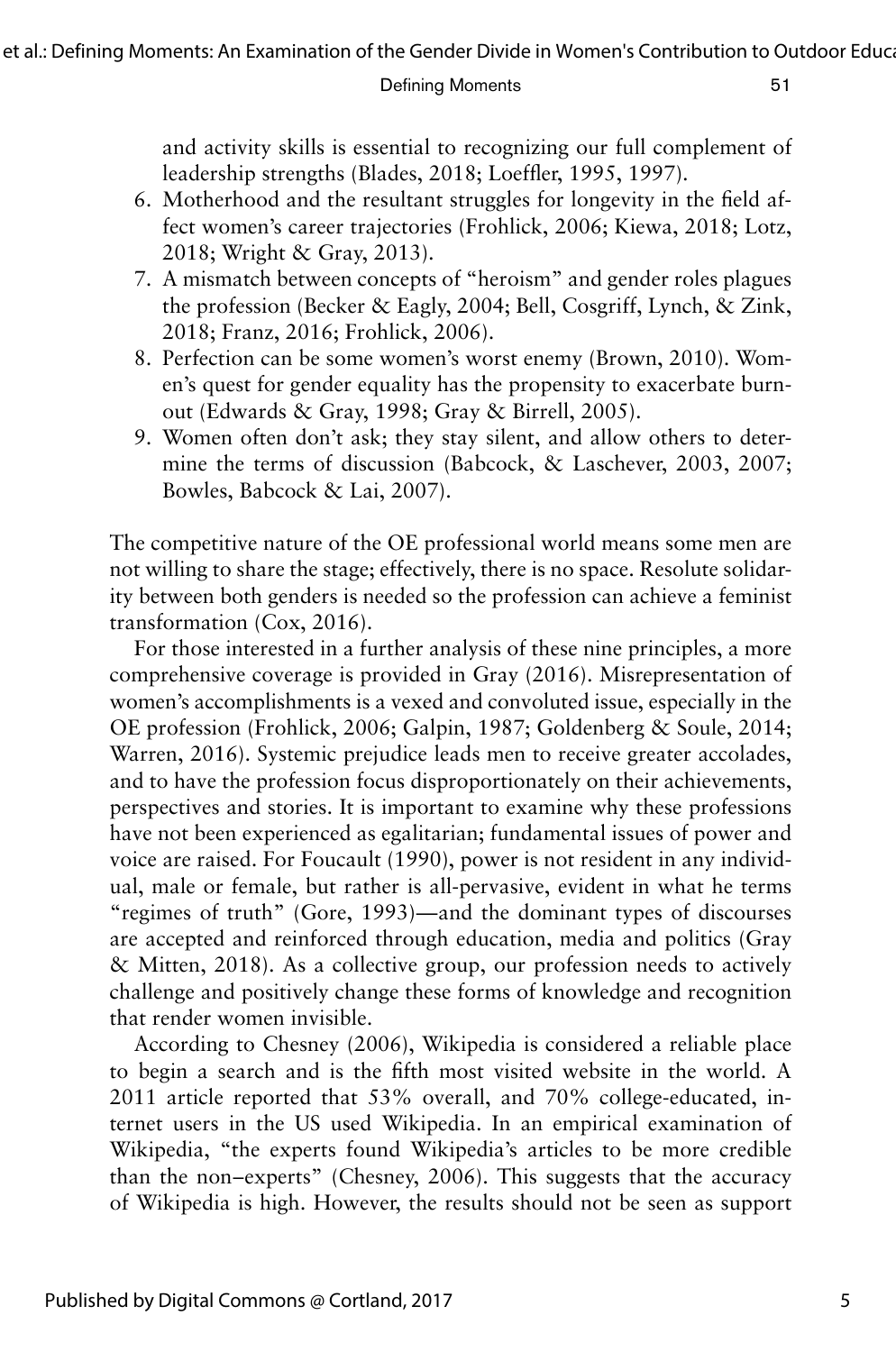for Wikipedia as a reliable resource. Wise (2017) said women are vastly underrepresented in crowdsourced Wikipedia—especially for outdoor endeavors.

In June 2016, one co-author searched Wikipedia for 'Outdoor Education Significant People'; the results are displayed in Figure 1. Unsurprisingly, every person identified on the list is male. For instance, we have Bear Grylls, and the initiator of Outward Bound, Kurt Hahn, along with Richard Louv, as a modern day contemporary. This begs the question: *Where are the women and why do they wear an invisible cloak?* More questions than answers continue to surface as we unpack the gendered disproportion of representation.

In early 2017 Her Girl Friday hosted a Wikipedia edit-athon adding about eight new women or women's organizations. It takes a great deal of time to engage in editing and the male editors do not necessarily approve the additions and/or changes (Wise, 2017). Whilst we are still attempting to edit the Wikipedia list, we would like to highlight a number of amazing women that have shaped and influenced our profession. Given the emphasis in the Wikipedia list on males with historic contributions to the evolution of Outward Bound; the invisible contribution of Marina Ewald is even more significant.

## 1. Marina Ewald

Kurt Hahn is the much celebrated and revered founding father of the Outward Bound movement. In 1904, at the age of 18, Hahn suffered from sunstroke that left him with a recurring disability for the remainder of his life. He was frail in the heat and underwent major operations to relieve fluid in his head. When he was a boy, he had walked in the Dolomites and saw value in students spending time outdoors. However, Hahn never completed a major expedition and had to regulate how much time he spent outside, and under what conditions, for the remainder of his life.

Marina Ewald was virtually unknown to the outside world until Veevers and Allison (2011) went to Salem School and found that Ewald was Hahn's partner in planning, and the co-director at Salem School. She remained as director when Hahn fled to the UK during the Nazi regime. If you search Kurt Hahn on Wikipedia, you'll find a number of schools that he founded, including the Salem School in 1920. In no earlier record was a co-founder named, except Prince Max von Baden as Hahn's benefactor.

Veevers and Allison (2011) confirmed that Hahn's personal papers say that he co-founded Salem School with Marina Ewald. In the 1920s and '30s as part of the curriculum, Ewald, a geographer, took students on a sailing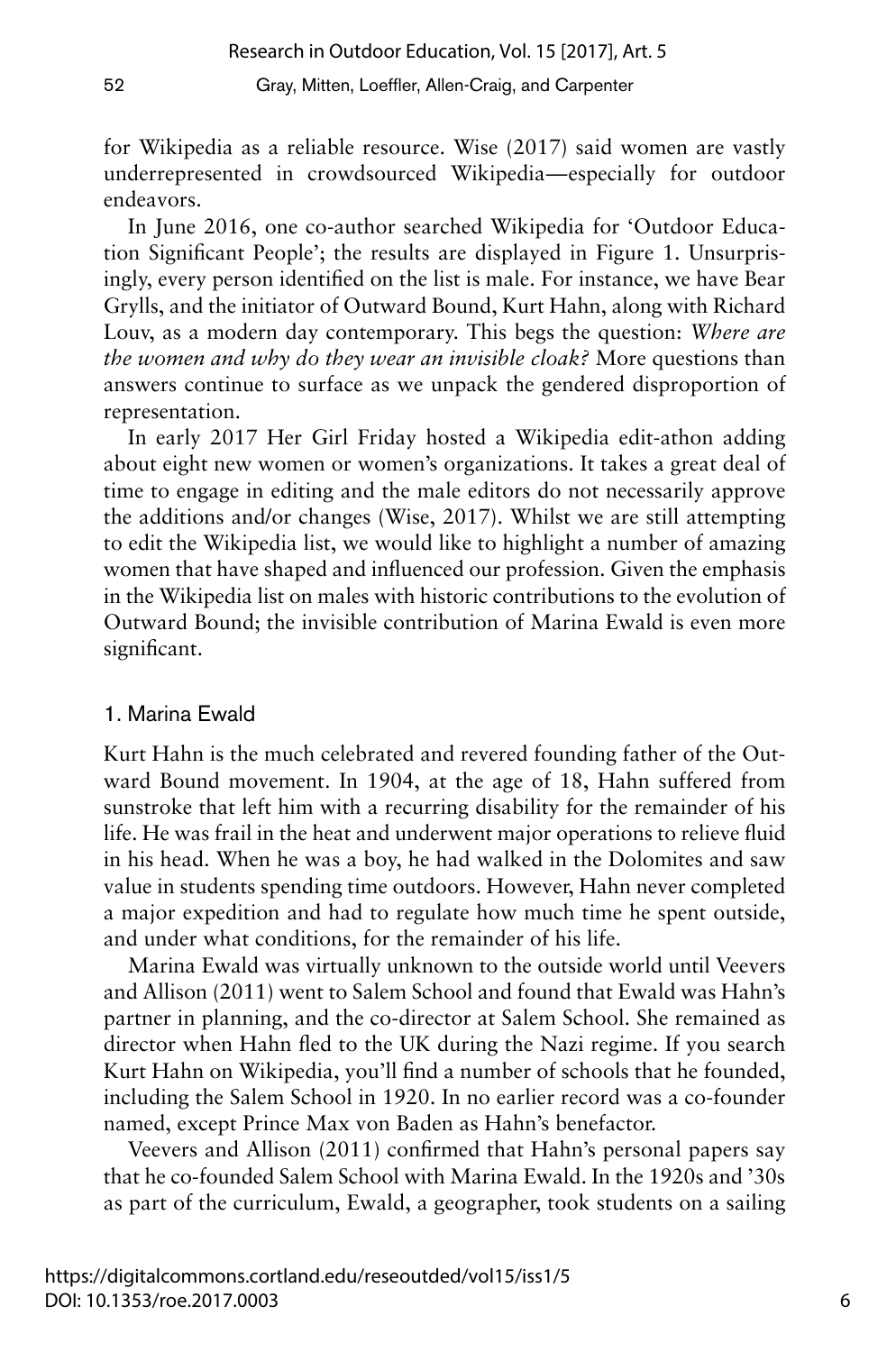## et al.: Defining Moments: An Examination of the Gender Divide in Women's Contribution to Outdoor Educ

Defining Moments 53

| Name                                            | <b>Notability</b>                                                                                                                                                                                                                                                                                                 |  |  |
|-------------------------------------------------|-------------------------------------------------------------------------------------------------------------------------------------------------------------------------------------------------------------------------------------------------------------------------------------------------------------------|--|--|
| Robert Stephenson Smyth Baden-Powell            | Founder of the Scout Movement and The Scout Association. <sup>[26][27]</sup>                                                                                                                                                                                                                                      |  |  |
| <b>Daniel Carter Beard</b>                      | Outdoorsman. Founder of the Boy Pioneers. Co-founder of the Boy Scouts of America and the Camp<br>Fire Girls.                                                                                                                                                                                                     |  |  |
| <b>Edward Urner Goodman</b>                     | Scoutmaster. Camp Director, Treasure Island Scout Reservation. National Program Director, Boy<br>Scouts of America. Founder, Order of the Arrow.                                                                                                                                                                  |  |  |
| Bear Grylls / Edward Michael Grylls             | Outdoor adventurer; summitted Mt. Everest. Chief Scout of The Scout Association.                                                                                                                                                                                                                                  |  |  |
| <b>Luther Halsey Gulick</b>                     | Proponent of Playground Education. Co-founder of the Boy Scouts of America and the Camp Fire<br>Girls.                                                                                                                                                                                                            |  |  |
| Kurt Hahn / Kurt Matthias Robert Martin<br>Hahn | Experiential educator. Founder of Schule Schloss Salem, Gordonstoun, and United World Colleges<br>system. Founded Outward Bound with Lawrence Durning Holt and Jim Hogan. Originator of the<br>Moray Badge, the forerunner of the County Badge <sup>[31]</sup>                                                    |  |  |
| <b>William Hillcourt</b>                        | Boy Scout; Scoutmaster; Scouting professional. Authored many books and articles on Scouting,<br>outdoor activities, and Scout skills, including the first Scout Fieldbook and three editions of the Boy<br>Scout Handbook of the BSA. Endeavored to maintain the outdoor orientation of US Boy Scouting.          |  |  |
| <b>James Kielsmeier</b>                         | Outward Bound instructor. Proponent of experiential education and service learning. Founder of the<br>National Youth Leadership Council and the Center for Experiential Education and Service-Learning<br>(University of Minnesota).                                                                              |  |  |
| <b>Ernst Killander</b>                          | Soldier; Boy Scout leader; propagator of orienteering.                                                                                                                                                                                                                                                            |  |  |
| <b>Richard Louv</b>                             | Journalist. Proponent of nature awareness and opponent of what he termed "nature-deficit disorder."                                                                                                                                                                                                               |  |  |
| John P. Milton                                  | Conducted life transformation journeys in wilderness areas of Asia, Africa, North America, and South<br>America. Founder of Sacred Passage and The Way of Nature Fellowship.                                                                                                                                      |  |  |
| Joshua Lewis Miner, III                         | Worked at Gordonstoun; took Kurt Hahn's ideas to the USA. Co-founder of Colorado Outward Bound<br>School with Charles Froelicher. Founder of Outward Bound USA. Inspired use of outdoor education<br>in the Peace Corps.                                                                                          |  |  |
| Ohiyesa / Charles Alexander Eastman             | North American Indian of the Isányathi tribe of the Dakota nation; physician; author; worked closely<br>with YMCA, Woodcraft Indians, and YMCA Indian Guides; co-founder of the Boy Scouts of America<br>and Camp Fire Girls.                                                                                     |  |  |
| <b>Tony Pammer</b>                              | Canoeing instructor. Co-founder and CEO of the Outdoor Education Group.                                                                                                                                                                                                                                           |  |  |
| Jerry Pieh                                      | Outward Bound instructor and school principal who pioneered the introduction of Outward Bound<br>methods into the mainstream school system; father of Project Adventure (founded with Mary Ladd<br>Smith, Robert Lentz, Karl Rohnke, Jim Schoel and others), which gave impetus to Adventure-Based<br>Counseling. |  |  |
| Edgar Munroe Robinson                           | YMCA summer camp director. Set up the fledgling Boy Scouts of America organization.                                                                                                                                                                                                                               |  |  |
| <b>Ernest Thompson Seton</b>                    | Founded the Woodcraft Indians and the Woodcraft League. Inspiration and major source of Baden-<br>Powell's Scouting for Boys. Co-founder of the Boy Scouts of America and the Camp Fire Girls. Chief<br>Scout of the Boy Scouts of America.                                                                       |  |  |

Figure 1: Graphic from Wikipedia: Outdoor Education Significant People

expeditions to Finland and Iceland, among other places. After this, she was an advocate for the usefulness of expeditions as an outdoor learning model. Ewald told Hahn that they should incorporate an expeditionary model into their pedagogical philosophy. As a result, Hahn embedded expeditions into his practice, and today we thank him for his vision and inspiration. Notably, however, Ewald was a key player and in many respects, instrumental in the inception of the Outward Bound expeditionary model. Ironically, this piece of history has been completely subjugated, and we have a "gender washed" asymmetrical (his) story.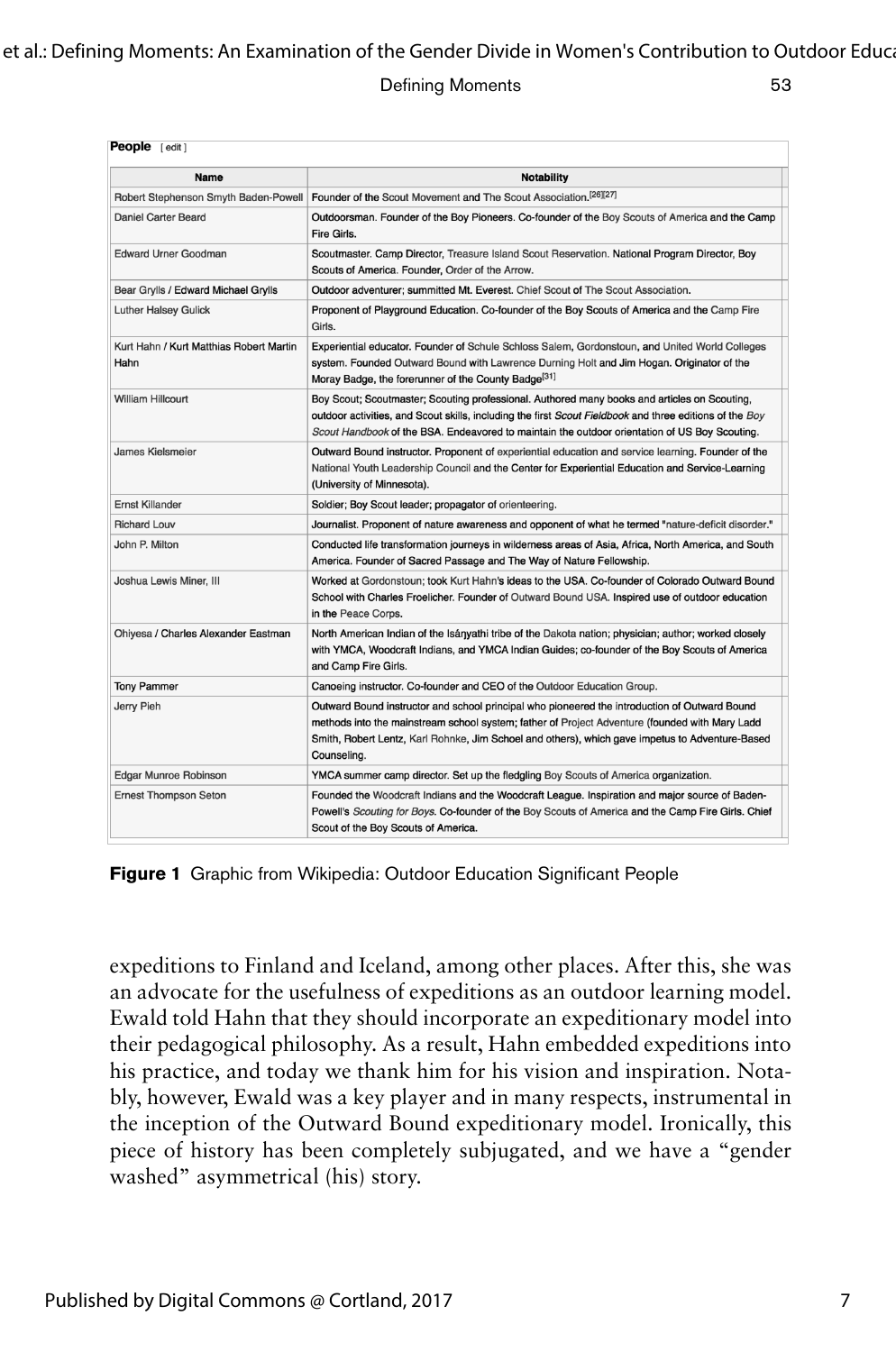## 2. Megan Hine

In a non-mainstream news outlet, a short article by Saner (2016) entitled, "17 Badass Women You Probably Didn't Hear About in 2016," included Megan Hine, the survival expert. Megan is an expedition guide and expert adviser for Bear Grylls and other celebrities in outdoor-adventure shows. Hine's proficiency and prowess help keep her clients safe in dangerous and remote locations. According to Saner (2016), Megan Hine remarks: "There isn't a place for macho style in survival because that sort of behaviour gets you killed." Yet, this begs the question: *If Grylls uses Megan Hine as a specialist consultant, why isn't she rightfully acknowledged in Wikipedia when the on-screen celebrity is?*

## 3. Junko Tabei

Sadly, in 2016 we farewelled Junko Tabei, who died at age 77 (Franz, 2016). In 1975, she was the 36th person and the first known woman to climb Everest. Incredibly, Tabei has written eight books, but is not well known outside of Japan, due in part to a western bias and her humility and modesty. When she summited Everest, Tabei was heavily criticized as a neglectful mother leaving behind a three-year-old child at home (Ortner, 1999).

While only a few OE practitioners could identify Tabei's name, even fewer would be familiar with the fact she summited Everest as part of a 15-woman expedition. Also, to her string of accolades, by 1992 she was the first woman to have completed the Seven Summits (the highest peak of each continent). In total she completed over 44 all-women expeditions to major mountains around the globe. In 1969, Tabei established *The Ladies Climbing Club: Japan*, with the slogan, "Let's go on an overseas expedition by ourselves." In the same way that many other women do, Tabei gave back selflessly to her community and established a mountaineering club for women and helped young people get into mountaineering. After the earthquake and tsunami devastated her hometown, Fukushima, she was even more determined to help people, especially children, find solace in nature. She organized a group to guide affected schoolchildren from the area up Mount Fuji (3776m) each year. She continued to climb even three months before her death due to stomach cancer.

## 4. Phyllis Ford

Another forerunner is Phyllis Ford, an outdoor educator from the United States, and Oregon State University, who supervised many OE graduates,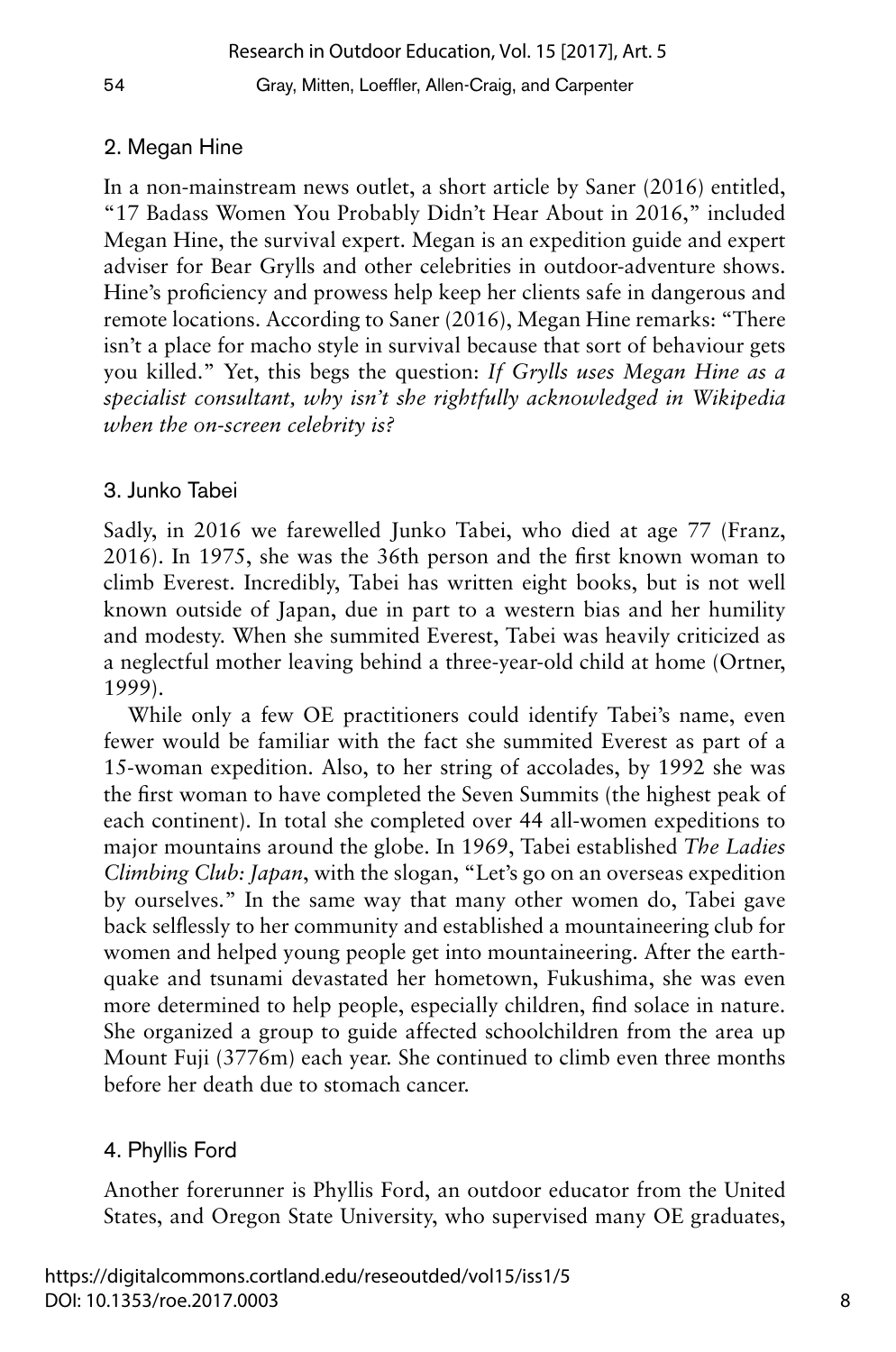including some widely recognized males. In 1981, Ford wrote one of the premier textbooks, *Leadership and Administration of Outdoor Pursuits,* that all our authors extensively used in the 1980s and into the 1990s. Phyllis Ford is not easily accessed on Google. The authors found her obituary once, which talked about her as an amazingly accomplished woman, and then we couldn't find it again. We diligently searched, but there was no trace of her existing other than all of the authors remembered using the text. Ford (1981) defined outdoor education as "education in, about, and for the out-of-doors" (p. 12); that has been an OE mantra for over thirty years. Yet again, an invisible cloak is donned with no accolade or recognition bestowed on a woman.

## 5. Ellen Henrietta Swallow Richards

We are entangled with nature, and our health and well-being depends on the health and well-being of the planet (Mitten, 2017). Over 130 years earlier (1881), Swallow Richards co-founded the American Association of University Women (AAUW), which was about ten years before she founded the field of ecology. The first term Swallow Richards used was *oekologie*, meaning *knowledge about every person's house*, and shortly after that she used "ecology" (Clarke, 1973). The 1 December 1892 issue of the *Boston Daily Globe* carried a headline, "New Science: Mrs. Richards Names it Oekology." The study of ecology is a study of relationships. Swallow Richards connected the physical sciences (such as chemistry) and biological sciences, initiating the field of ecology and forming the foundation for environmental studies. The inextricable connection between the environment and human health led her to conclude that we needed to change the way we related to the environment (Ewert, Mitten, & Overholt, 2014). Learning to honor and care for our home in the natural world is the activist basis of environmental education. Few people studying ecology today are taught about Swallow Richards though she was instrumental in starting this field and helping Marie Curie obtain her second Nobel Prize. Swallow Richards' work in chemistry, and her recorded data, was used by Rachel Carson many years later as she researched *Silent Spring* (Clarke, 1973). When Marie Curie made her first trip to the United States—more than a dozen years after Swallow Richards' death—her only formal address was at Vassar titled, "An Ellen Richards Monograph." This address thanked Swallow Richards' for her foresight to found the AAUW to help women, and her fundraising efforts to provide more than \$156,000 that enabled Curie to purchase the one gram of radium she needed to continue the groundbreaking research that led to her second Nobel Prize. Swallow Richards studied at Vassar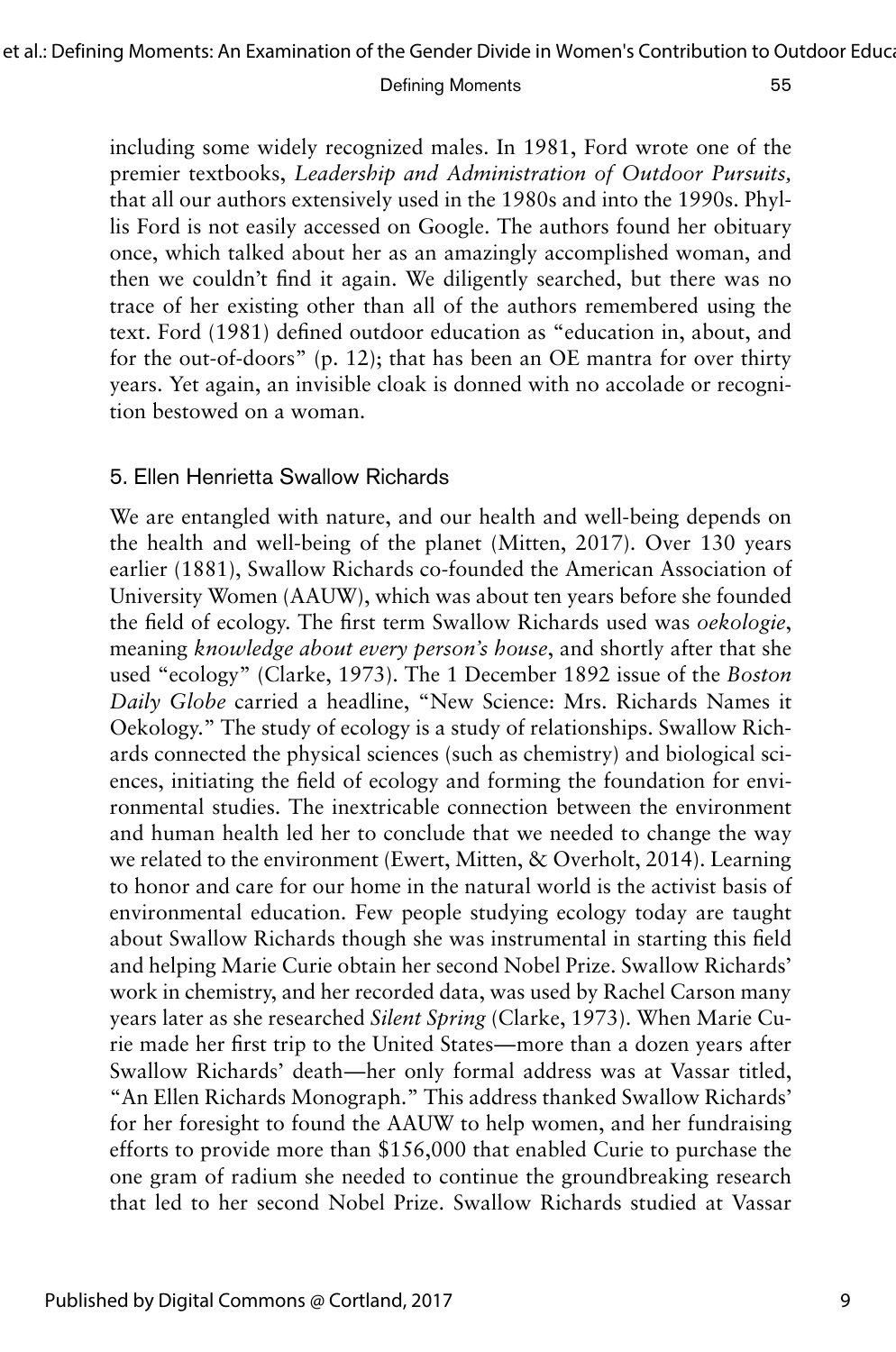and was the first woman to study at Massachusetts Institute of Technology (MIT); she taught there in a lab, including one for women, for many years. In 1961 a major gift to MIT helped to create the Ellen H. Richards Professorship and the Lavoisier Chemistry building now houses the Ellen H. Richards Lobby.

## 6. Susan Howard Webb

A visionary outdoor educator in New England, Susan co-founded the Farm and Wilderness Camps in Vermont, USA in 1939, with her husband. They built the camps on foundational values of tolerance and simplicity. Susan directed the girl's camp for thirty years. During this time, she was a frequent author in American Camp Association publications. Susan, a Quaker, was an untiring social justice advocate who also served in the Vermont legislature. Susan was an identical twin, and she and her sister frequently impersonated each other; if one could not attend an event, the other went instead. After a long career dedicated to improving the lives of children and women and their access to the outdoors, Susan died at the age of 103 in 2011.

## 7. Becky Mason

Becky Mason is a Canadian, and recognized as a world-class canoeist, canoeing educator, environmentalist and artist. Becky acquired her love of canoeing and learned many of her canoeing skills from her father, Bill Mason, one of Canada's most famous canoeists. Becky has made contributions to ten books related to canoeing, the Boreal forest, and Canadian canoe culture. As well as an author, Becky is a filmmaker specializing in canoeing films. Becky has instructed canoe workshops in North America and Europe. Becky describes how she explores the outdoor natural world through her art:

As an artist and environmentalist, I seek answers underneath the deceptively ordered surface of our natural world. The answers I find are the answers that I see flowing out in various ways some tactile and others as thought processes. Repetitive patterns, shapes and compositions are what interest me. Following the creases that I set, the water and colour merge into the deep layers of the paper surface. Colour, texture, movement, moods and the whys and ways of how the pigments acts and reacts guide me. (Mason, 2008, para. 2).

Becky combines her love of paddling with her painting and is an icon of Canadian canoeing.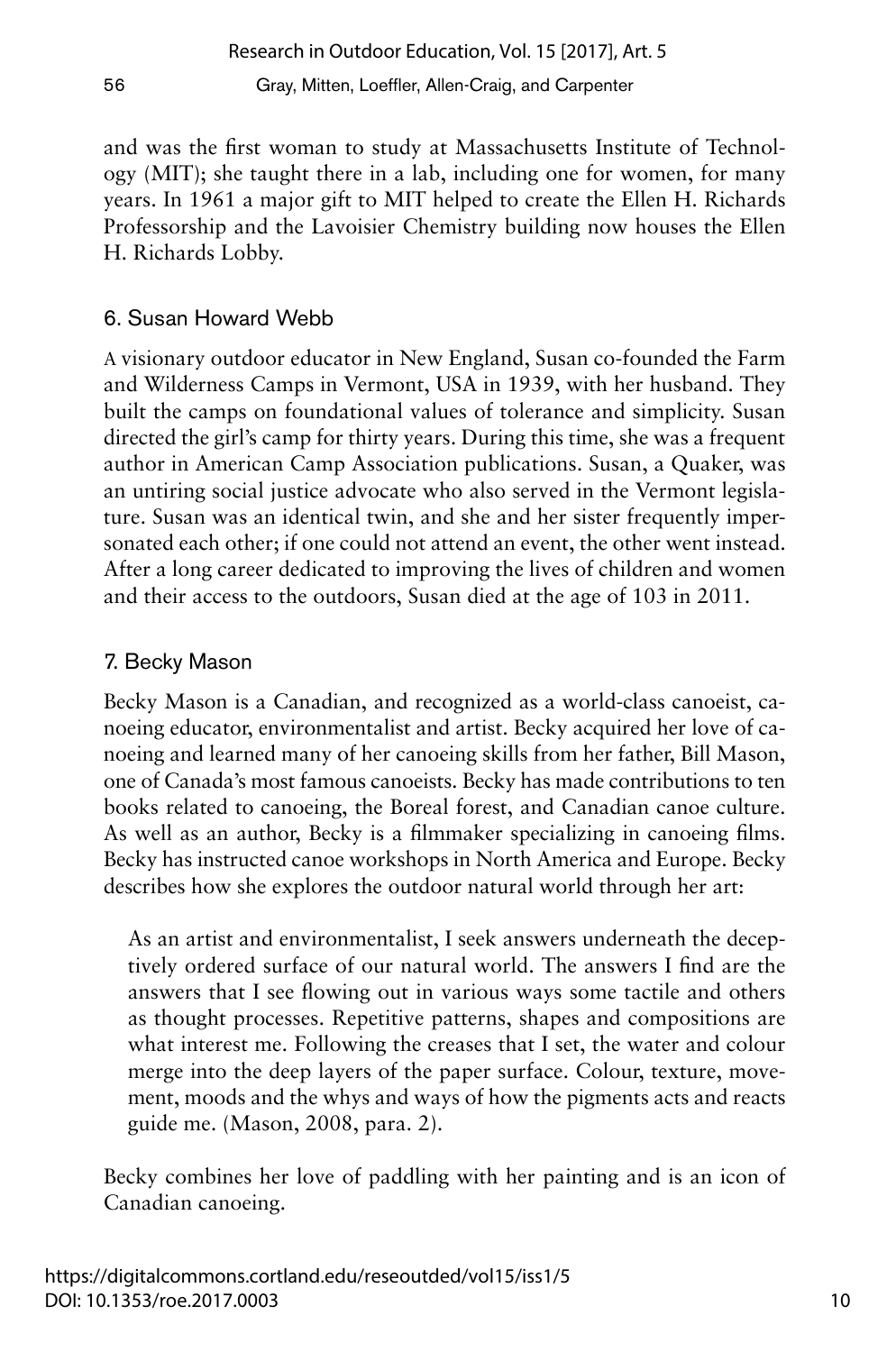#### 8. Thistle Yolette Harris

In the mid 20th century, Thistle Harris was also a vanguard nature educator. She is a role model for Australian women, especially outdoor educators, with her legacy as a leading botanist, educator, author and conservationist. Many of her books have been a source of inspiration for outdoor and environmental educators, such as *Nature Problems: A book of nature study for young Australians* (1945) and *Naturecraft in Australia; a guide for the nature-lover, the bushwalker, the student, and the teacher* (1956). Not only was Thistle an accomplished educator; she was also a botanist who meticulously hand drew detailed botanical illustrations. Yet again, the ubiquitous 'invisible cloak' is perpetuated with her pioneering scholarly work remaining largely imperceptible within mainstream outdoor and environmental fields.

Other instances of noteworthy OE women abound within our discipline. The fact that we have heard little about these eight women probably is a combination of some of the omnipresent and dominant themes explained in this paper: the expectation that OE is all about men in the outdoors and that men have more access to publishing (Martin, 2013). Sometimes even when women publish, they are overlooked until a male says the same or similar thing. For example, women wrote about the concepts of choice and emotional safety being integral to OE, as well as the adventure education practitioners' need to understand the value of the natural environments and place for its own sake, and not how it could be used for personal growth, at least by 1985 (Mitten, 1985; Mitten & Woodruff, 2010; Tyson & Asmus, 2008). However, rarely are women authors attached to the current literature about these topics.

Another theme is that men have more access to publishing. A combination of factors contribute to women not writing about their work and adventures: from women being modest about their achievements; perhaps feeling elements of the imposter syndrome; not buying into the heroism attitude of adventure and believing if they did it "anyone" could—so they have nothing to say; and time being taken up with motherhood and family obligations. When Gray and Mitten (2018) invited women to contribute chapters to the *International Handbook of Women in Outdoor Learning* many women at first declined or were reticent, citing that they did not believed they had a contribution or that their family obligations were heavy. Frequently, women who have engaged in incredible adventures and expeditions do not write about their experiences, or do so many years later (Mitten & Woodruff, 2010). Furthermore, it is commonplace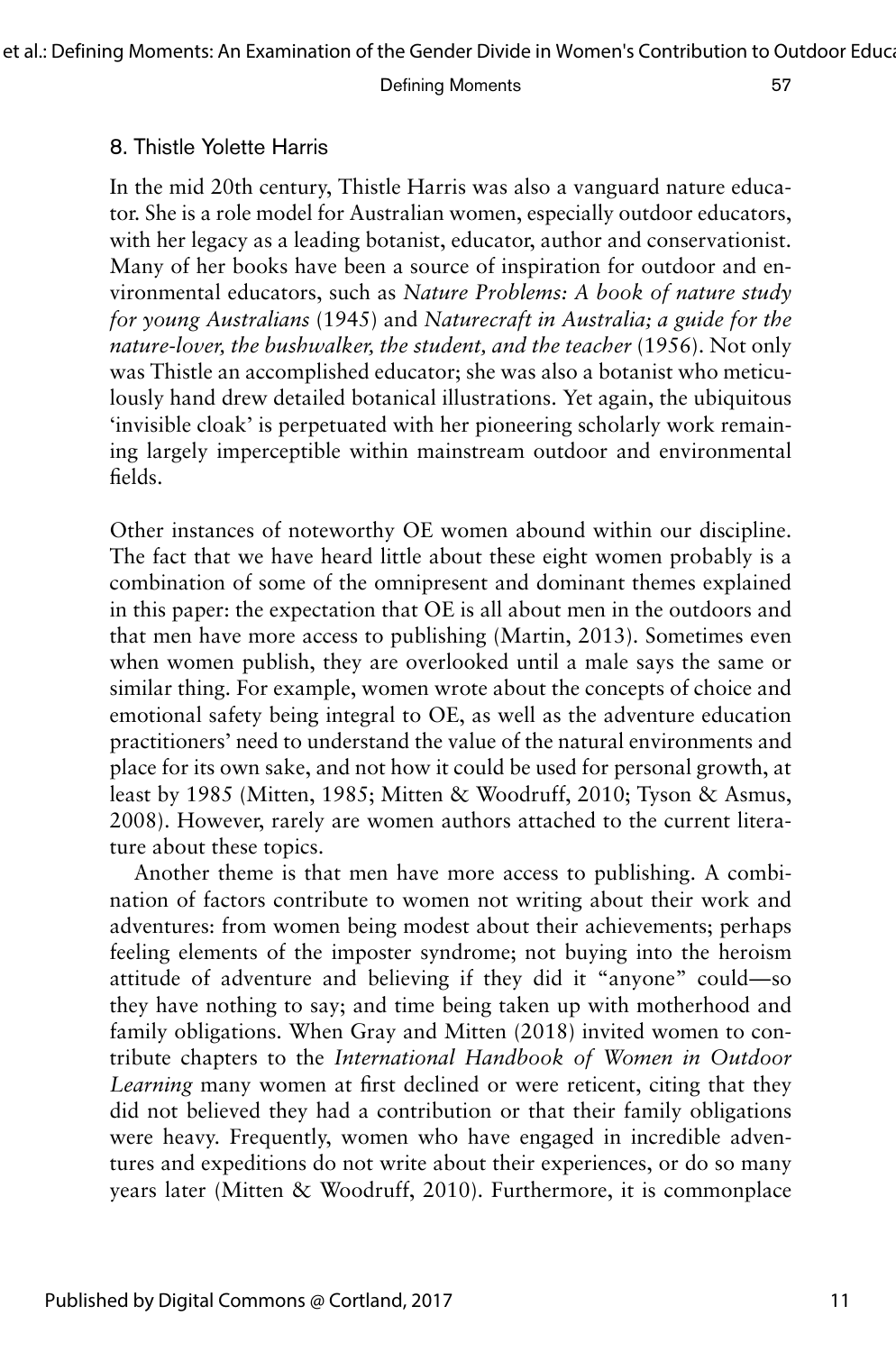for women, such as Ann Bancroft (see http://dyslexia.yale.edu/bancroft .html) and TA Loeffler (see https://taloeffler.com/schools/) to combine children's education, or working with dyslexic clients, with career endeavours. These selfless and noble acts have the potential to dilute their noteworthy prominence in our field.

Sadly, in most of these cases the 'defining moments' have been acts of forgetting; the gender inequities that thrive in our profession rely upon a discourse that excludes women. Even leading women in OE often cannot name significant women who preceded them in the field; of the significant women listed, only a handful have gained notoriety within the field. In spite of the fact that women represent half the outdoor learning profession, women's research and writing is under-cited in the field, even when crucial works by women are available, and in some cases, were once widely known (Avery, Norton & Tucker, 2018).

The decision to follow a Western tradition of ownership, including paternal inheritance, means that history writes in founders and fathers. For example, the orthodox lineage of experiential education—Socrates, Plato, Aristotle, Hahn, and Dewey—are all "fathers" in a paternal lineage for the profession. However, this approach limits widespread understanding of outdoor experiential education by attaching it to a person contextualized in a particular field and time. More information from a different paradigm—that of ecology and relationships for example—can uncover more of the richness of various fields, such as outdoor education, and encourage greater participation and creativity (Mitten, 2018).

One author suggests changing the conversation from a genealogical point of view, to that of an ecological system, emphasizing that participants from a number of intellectual and practical niches contribute to outdoor education from their perspectives in their respective areas. Thinking in terms of systems encourages people to look explore more niches and discover complementary contributions, and question the dominant paradigms (Mitten, 2013).

The authors here attempt to illustrate the pervasive nature of outdoor education, subtly they ask us to question the concept of the founding "father." Hahn and Dewey, called the fathers of Outward Bound and experiential education, respectively (a compliment to their contributions), restricts our ability to effectively understand and promote outdoor education and experiential education. In an ecological system, the elements are valued for their contributions, and seemingly small contributions may be crucial for the whole ecosystem to continue thriving

A new paradigm requires a shift in consciousness, a shift in what we see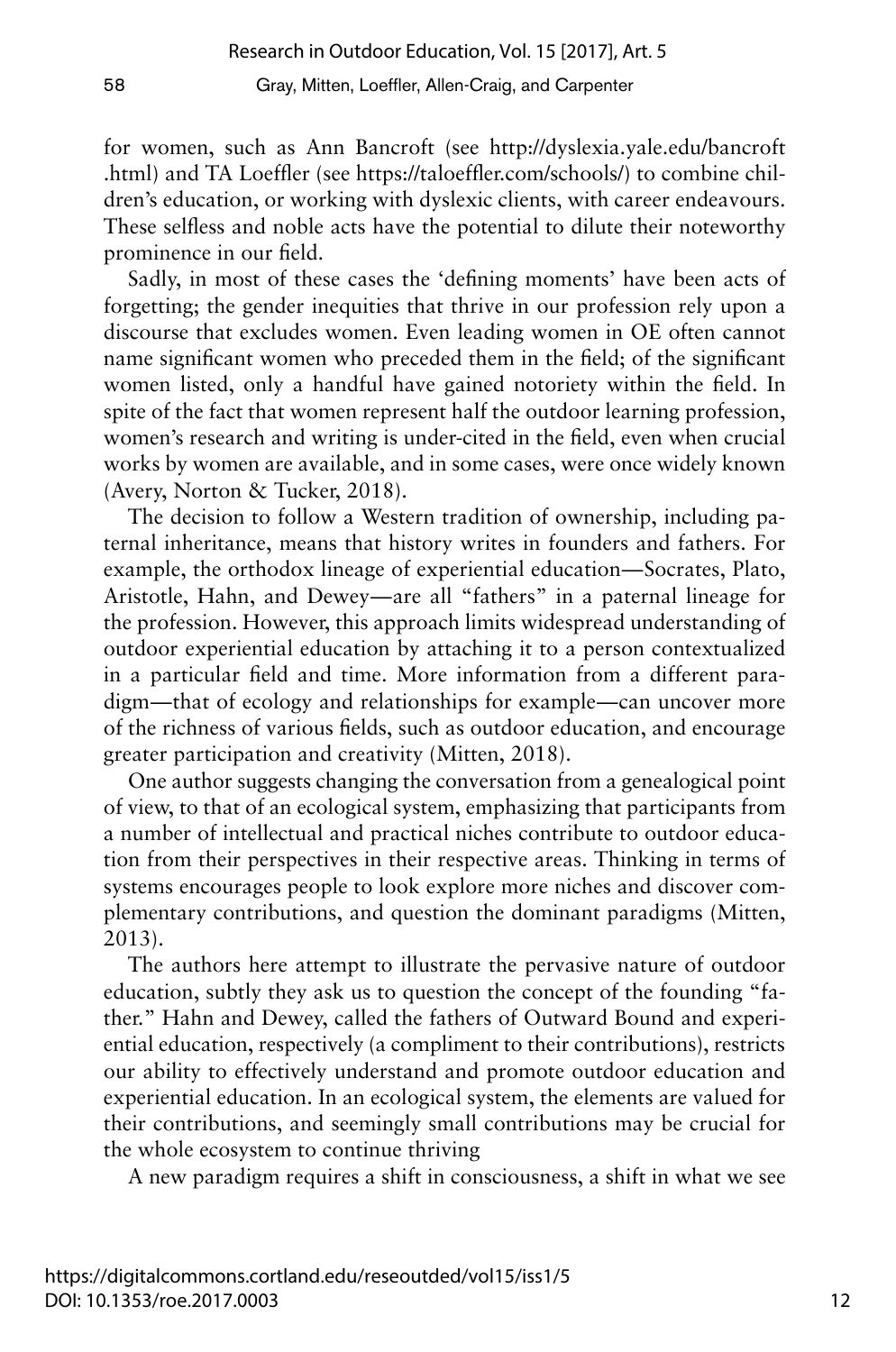| <i>Subsection</i>                                    | Authors |     | Key thinkers |     |
|------------------------------------------------------|---------|-----|--------------|-----|
|                                                      | Women   | Men | Women        | Men |
| Philosophers and educational theorists               |         | 10  |              |     |
| Nature study, outdoor and environmental<br>education | 4       | 6   |              |     |
| Psychologists and sociologists                       |         | 8   |              | 6   |
| School and program founders                          | 3       | 9   |              | 6   |
| Total                                                | Q       | 33  |              |     |

**Table 1.** The Number of Women and Men Authors and Key Thinkers in *Sourcebook of Experiential Education* by Subsection

and who we see, or how we interpret people and actions (see Table 1). Just as when we enter natural environments and remain quiet, we see things we did not see before; we likewise can see an intellectual field differently when we pay attention to figures outside the narrow canon. Our intention is to look closely with an open mind to make a difference. Perhaps we need more quiet and more listening and watching.

Almost any one of the 36 people described in *Sourcebook of Experiential Education* could be named the father or mother of experiential education; perhaps it is time to shed the parental metaphor and understand how broad-based our experiential education philosophy is and how diverse and widespread the methods are for translating that philosophy to praxis. A systemic perspective may help open our capacity to include more works of women and other underrepresented groups in our scholarly discussions (Mitten, 2013).

## **Keynotes, Awards and Honours**

When examining key awards and other forms of recognition, such as invitations to present keynote addresses in organizations that align closely with OE, we found that there was inequity in the recognition of females and what they can, and have, contributed. The Association for Experiential Education's (AEE's) honors and awards, started in 1983 and continued through 2015. While not strictly an OE organization, AEE began with roots in adventure education. The *Kurt Hahn Address* is presented annually by a person, designated by the AEE Board of Directors, who has contributed to the development and advancement of experiential education with the tenacity and conviction exemplified by Kurt Hahn (AEE website, 2016).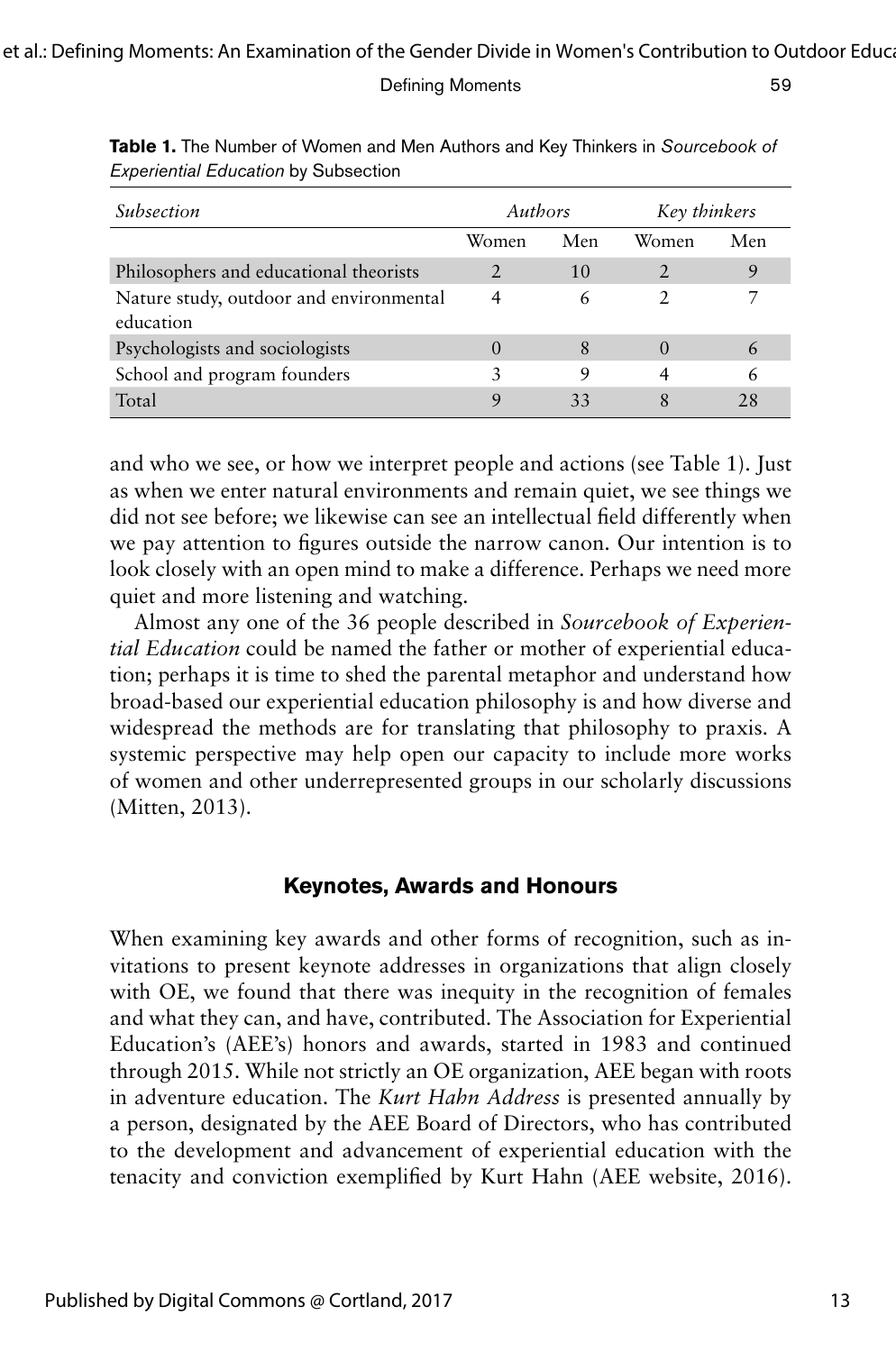#### 60 Gray, Mitten, Loeffler, Allen-Craig, and Carpenter

|                                             | Conference                |                     |  |
|---------------------------------------------|---------------------------|---------------------|--|
| <b>Keynote Presenters</b>                   | National $(n=6)$          | State $(n=26)$      |  |
| Male                                        | 21                        | 61                  |  |
| Female                                      | $5(4 \text{ non }$ OE/OR) | 19 (8 non $OE/OR$ ) |  |
| Percentage Female                           | 20%                       | $2.3\%$             |  |
| Percentage Female<br>working directly in OE | 4\% (n= 1 $OE/OR$ )       | 13\% (n=9 $OE/OR$ ) |  |

**Table 2.** Preliminary Mapping of Australian National and State Outdoor Education (OE) and Outdoor Recreation (OR) Conferences from the Past 25 Years (1991–2016)

In the first 10 years from 1983 to 1992 eight men and two women were honored; in the second 10 years, seven men and three women were chosen; in the third decade, eight men and three women were honored (in one year both a man and woman were selected); overall 24 men have been asked to give the address and 10 women. In the first 30 years, the honorees were 20 to 30% women; the overall ratio is 29% women and 71% men.

The *Michael Stratton Practitioner's Award*, which started in 1986, honors an experiential practitioner who has demonstrated consistently high levels of performance in working directly with students or clients (AEE Website, 2016). Overall, this award has gone to 20 men and 10 women, or 67% men and 33% women. Two other prizes, the creativity award and the researcher award, have similar percentages of 26% and 33% women, respectively. The honor that has the closest parity between women and men is the *Servant Leadership Award*. Starting in 1997, this award has been given to 19 women and 20 men.

Data on the number of male and female keynote presenters from Australian outdoor education conferences was collected (Gray, et al., 2016, 2017). Six national and 26 state conferences from 1991 to 2016 were included in the analysis (see Table 2). One of the limitations of the study is the lack of comprehensive records, which hampered the collection of data. For this reason, we caution that, this data should only be regarded as a preliminary mapping. Notwithstanding this limitation, the metrics provides insight into the trends within the sector over a period of approximately 25 years. The findings indicate a much higher proportion of men presenting keynotes than women. More perturbing is the inferior ratio of *female OE speakers*; they comprise only 4% of keynote presenters at national conferences (1 out of 26) and 13% keynote presenters at state conferences (9 out of 80).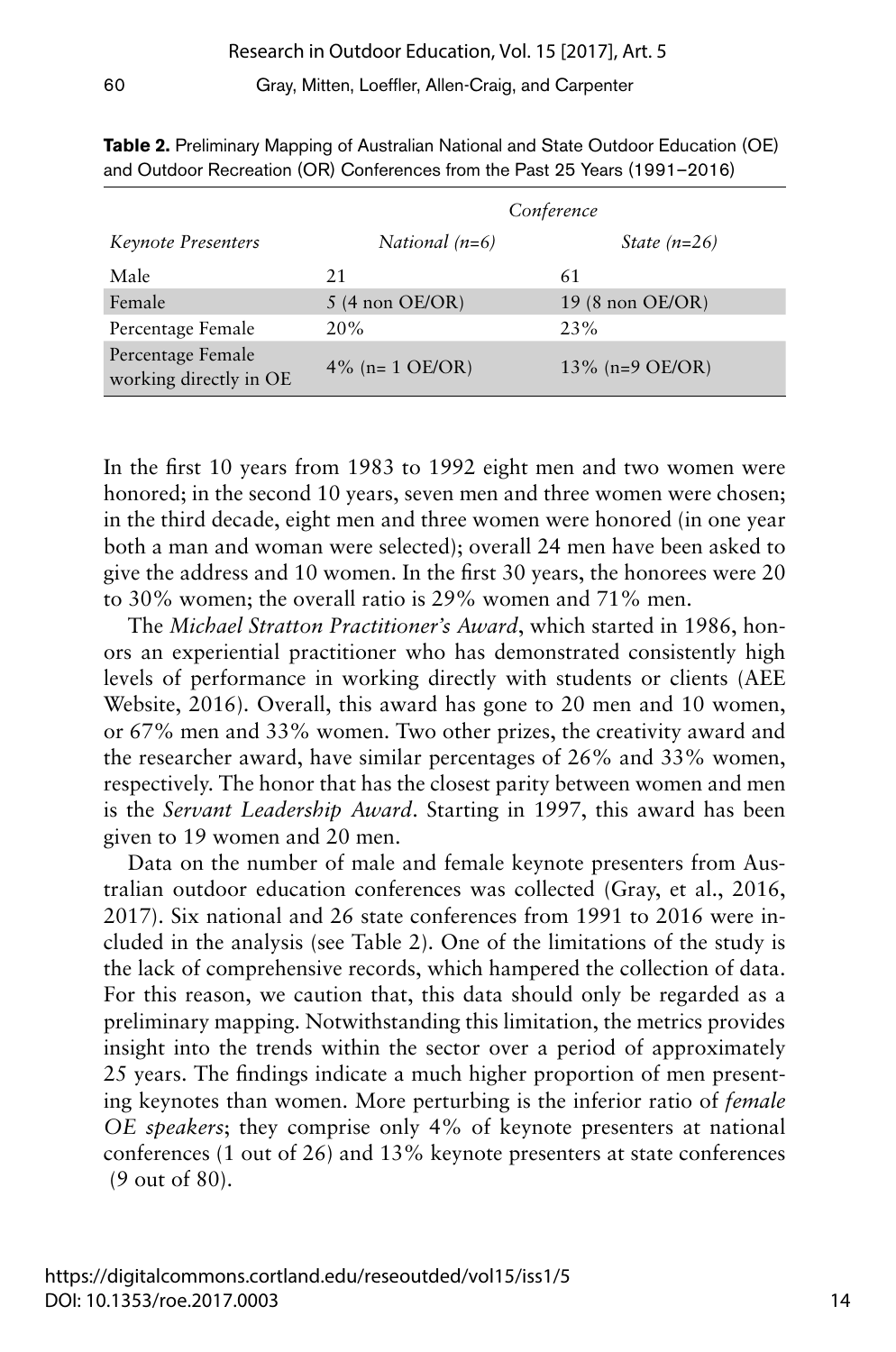At national conferences in particular, when women are keynote presenters, they are much more likely to be individuals invited from beyond the outdoor learning profession, such as mainstream experts in self-concept, resiliency or adolescent well-being. The pattern is troublesome, especially when the ratio of men to women working in the outdoor learning profession is progressively moving towards parity. Avery and colleagues (2018) posit that whilst female participation has been steadily increasing, women continue to lag behind their male counterparts in terms of participation rates and time engaged in outdoor pursuits. These problematic findings raise questions about why the proportion of men and women is not equal if both men and women are similarly involved in completing research, publication of their work, and engagement with their professional community (Martin, 2013). Why are opportunities to share their ideas not also increasing?

### **Alternative Discourses: A Way Forward**

Closer investigation of the OE professions reveals the existence of alternative discourses within these professions. Alternative discourses are found on women's courses and in women's programs (Mitten & Woodruff, 2010). Parallel, yet often overlapping, discourses for both men and women emerge: wellbeing, personal and social development, environmental stewardship and awareness, and empowerment and egalitarianism. These discourses would perhaps lean more towards women outdoor leaders, as they do not contradict traditional Western notions of femininity. The issue has been that these alternative discourses have historically been marginalized or less visible and are yet to challenge the dominant narratives (Gray & Mitten, 2018; Overholt & Ewert, 2015). Often women have been unnoticed in many outdoor professions and have been inaccurately depicted because of the incompatibility between traditional perceptions of women's roles and their participation in outdoor environments (Henderson, 1996, pp. 108-109). Our human experiences are shaped by our physical world and the interrelationships of social constructs that inform our realities (Wilson & Little, 2008). The feminine footprint in all realms of our society is much less than that of men and, hence, greatly influences the heard and the unheard discourses of the real and perceived abilities, roles, and contributions of females in society.

As we examine different sources of information we are provided a range of snapshots that provides a bigger picture, blind spots where women's con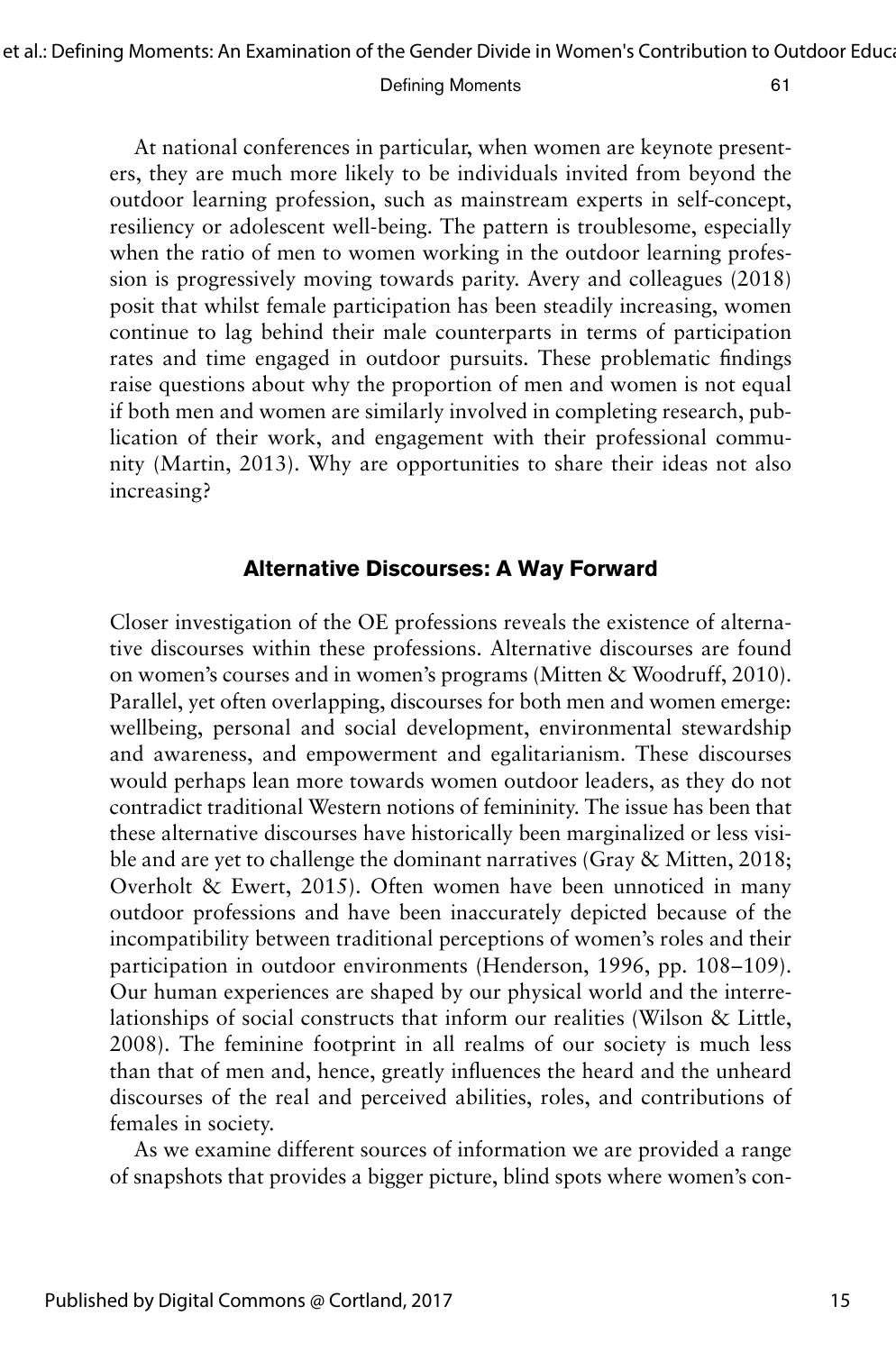tributions have been disregarded or overlooked. In part, this is established by a male dominated paradigm within the OE culture, which creates an atmosphere that generally silences or ignores women's voices. This includes social media messages, the portrayal of history and historical figures, and the emphasis on strength, endurance, and individual autonomy.

The 'cloak of invisibility' is a manifestation of how power shapes knowledge in OE. All five authors have individually worked in the field for over 30 years, and we have chosen to embark on a critical analysis of where we are now, after experiencing a male subjugated narrative in the field. In this paper we have attempted to convey the way that discourse has affected OE, and in particular, how the orthodox history excludes women, and the values placed in the highest regard are disproportionally masculine. We have described concealed voices, not famous nor widely heard.

We need a cultural shift in the minds of women and men practitioners so the gendered landscape can change. Women have a distinctive contribution to make to OE and these must be foregrounded if our field is to flourish. However, we would like to emphasise a positive aspect arising out of the authors' struggle for gender equity in recent years. Gray and Mitten (2018) have a forthcoming collection, the *International Handbook of Women in Outdoor Learning*, being published by Palgrave Macmillan. The writing process has been cathartic, whilst the collection process has also been instrumental in galvanising OE women from across the globe.

In closing, no single story entirely holds the promise for the future of OE women and men. Alternative histories must be told, one which challenges the dominant masculinist discourse by highlighting women's contributions throughout the history of OE. We want multiple stories that come from a pluralistic society, so let's work to gather those narratives and bring them into our collective consciousness.

> The single story creates stereotypes . . . [which] make[s] one story become the only story. There is never a single story. —*Chimamanda Ngozi Adichie*

#### **References**

Adichie, C. (2009, July). *Chimamanda Ngozi Adichie: The danger of a single story* [Video file}. Retrieved from https://www.ted.com/talks/chimamanda \_adichie\_the\_danger\_of\_a\_single\_story?language=en Allin, L. (2000). Women into outdoor education: Negotiating a male-

https://digitalcommons.cortland.edu/reseoutded/vol15/iss1/5 DOI: 10.1353/roe.2017.0003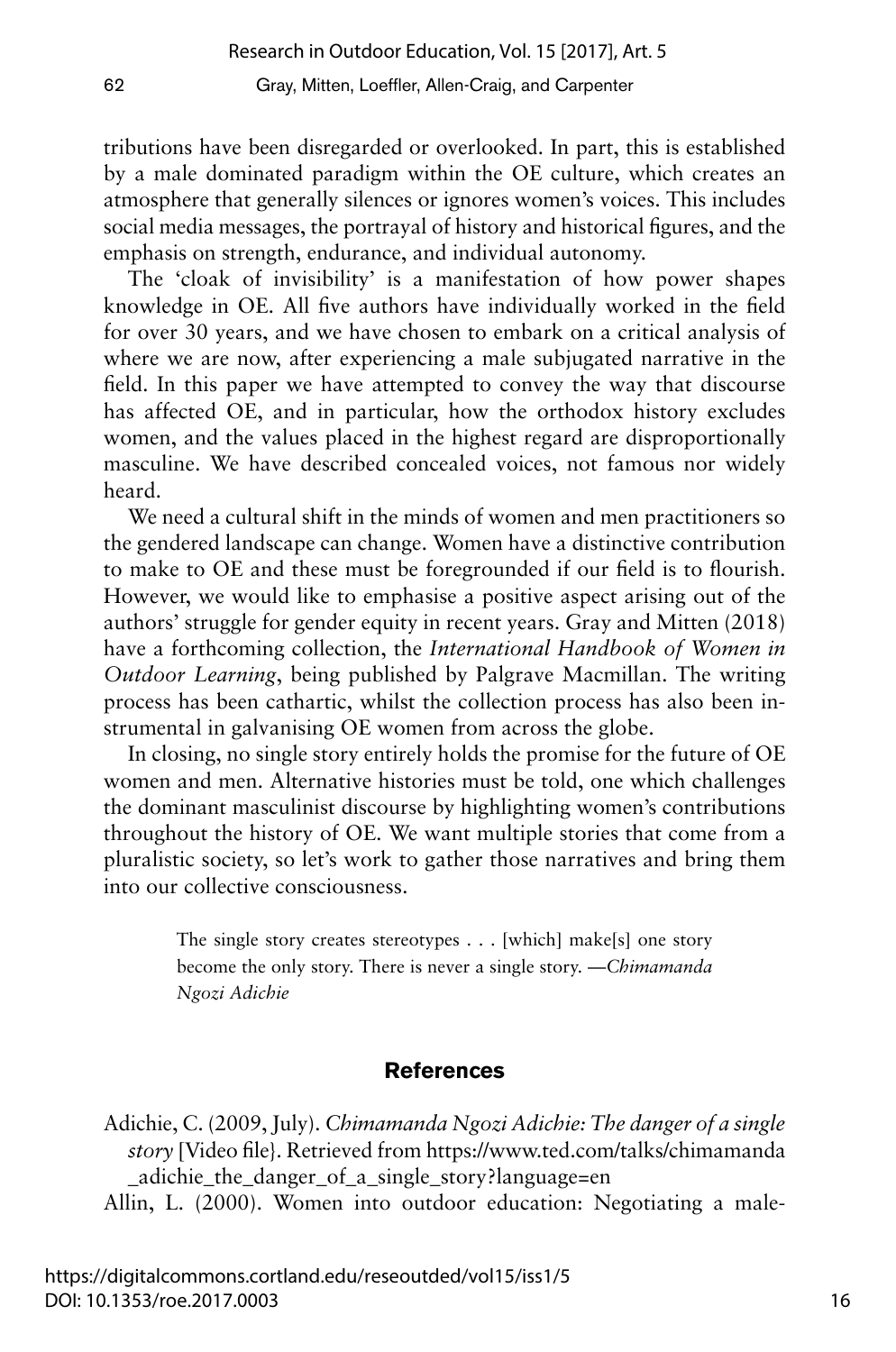gendered space—issues of physicality. *Her outdoors, challenge and adventure in gendered open spaces, 66,* 51–68.

- Allin, L. (2003). Women's reflections on a career in outdoor education. In B. Humberstone, H. Brown & K. Richards (Eds.), *Whose journeys? The outdoors and adventure as social and cultural phenomena* (pp. 229–239). Penrith, England: Institute for Outdoor Learning.
- Allin, L. (2004). Climbing Mount Everest: Women, career and family in outdoor education. *Australian Journal of Outdoor Education, 8*(2), 64–71.
- Allin, L., & Humberstone, B. (2006). Exploring careership in outdoor education and the lives of women outdoor educators. *Sport, Education and Society*, *11*(2), 135–153.
- Allin, L., & West, A. (2013). Feminist theory and outdoor leadership. In E. Pike & S. Beames (Eds.), *Outdoor adventure and social theory* (pp. 113–124). London, England: Routledge.
- Association for Experimental Education (AEE). http://www.aee.org/ accessed September 2017.
- Avery, M. E. (2015). *The gendering of outdoor recreation: Women's experiences on their path to leadership.* (Doctoral dissertation). Texas State University.
- Avery, M. E., Norton, L., & Tucker, A. (2018). Blazing a trail . . . together: The need for mentoring and collaboration among women in outdoor leadership. In T. Gray, & D. Mitten (Eds.), *The Palgrave International Handbook of Women and Outdoor Learning*. London, England: Palgrave Macmillan.
- Babcock, L. & Laschever, S. (2003). *Women don't ask: Negotiation and the gender divide*. Princeton, NJ: Princeton University Press.
- Babcock, L. & Laschever, S. (2007). *Women don't ask: The high cost of avoiding negotiation—and positive strategies for change*. London, UK: Bantam.
- Bartley, N. L., & Williams, D. R. (1988). Gender issues in outdoor adventure programming: an outdoor leadership model exploring gender, personality soft skills training and leadership style of outdoor leaders. *Bradford Papers Annual, Bradford Woods Outdoor Education Center, Indiana University*, *3*, 1–9.
- Becker, S. W. & Eagly, A. H. (2004). The heroism of women and men. *American Psychologist*, *59*(3), 163.
- Bell, M. (1996). Feminists challenging assumptions about outdoor leadership. In K. Warren (Ed.), *Women's Voices in Experiential Education* (pp. 141–156)*.* Dubuque, IA: Kendall/Hunt.
- Bell, B. J. (2006). Wilderness orientation: Exploring the relationship be-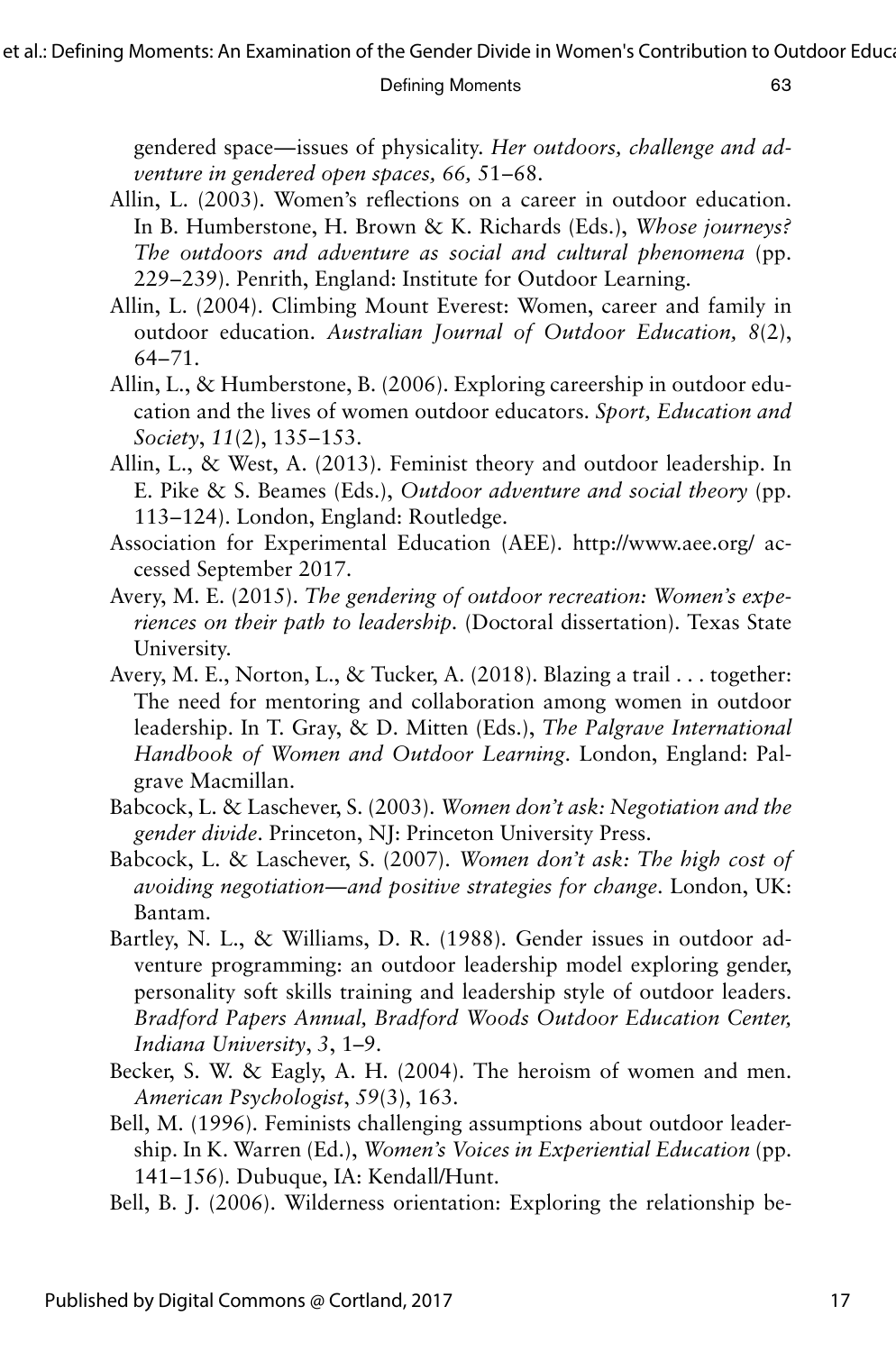tween college preorientation programs and social support. *Journal of Experiential Education*, *29*(2), 145–167.

- Bell, M. (2008). Gendered experience: Social theory and experiential practice. In K. Warren, D. Mitten & TA Loeffler (Eds.), *Theory and practice of experiential education* (pp. 429–444)*.* Boulder, CO: Association for Experiential Education.
- Bell, M., Cosgriff, M., Lynch, P., & Zink, R. (2018). Nourishing terrains? Troubling terrains? Women's outdoor work in Aotearoa, New Zealand. In T. Gray & D. Mitten (Eds.), *The Palgrave International Handbook of Women and Outdoor Learning*. London, England: Palgrave Macmillan.
- Birrell, C. (2018). Eyes wide shut: A History of blindness towards the feminine in outdoor education in Australia. In T. Gray, & D. Mitten (Eds.), *The Palgrave International Handbook of Women and Outdoor Learning*. London, England: Palgrave Macmillan.
- Blades, G. (2018). Elder women speak of outdoor learning and experience. In T. Gray & D. Mitten (Eds.), *The Palgrave International Handbook of Women and Outdoor Learning*. London, England: Palgrave Macmillan.
- Bowler, D. E., Buyung-Ali, L. M., Knight, T., & Pullin, A. S. (2010). A systematic review of evidence for the added benefits to health of exposure to natural environments. *BMC Public Health*, 10(456).
- Bowles, H. R., Babcock, L., & Lai, L. (2007). Social incentives for gender differences in the propensity to initiate negotiations: Sometimes it does hurt to ask. *Organizational Behavior and Human Decision Processes*, *103*, 84–103.
- Brookes, A. (2015). Foundation myths and the roots of adventure education in the Anglosphere. In B. Humberstone, H. Prince and K. Henderson (Eds.), *Routledge International Handbook of Outdoor Studies* (pp. 11–19). Routledge Handbooks Online, accessed 28 Sep 2017, https:// www.routledgehandbooks.com/doi/10.4324/9781315768465.ch1 ;jsessionid=AhQ5ffF2rarcEPhNZasz9Aho
- Brown, B. (2010). *The gifts of imperfection: Let go of who you think you're supposed to be and embrace who you are.* Minnesota*,* MN: Hazelden Publishing.
- Charles, C. (2018). Leading from the heart of nature. In T. Gray, and D. Mitten (Eds.), *The Palgrave International Handbook of Women and Outdoor Learning*. London, England: Palgrave Macmillan.
- Chesney, T. (2006). An empirical examination of Wikipedia's credibility. *First Monday*, *11*(11).
- Clance, P. R. & Imes, S. A. (1978). The imposter phenomenon in high achieving women: Dynamics and therapeutic intervention. *Psychotherapy: Theory, Research & Practice*, *15*(3), 241.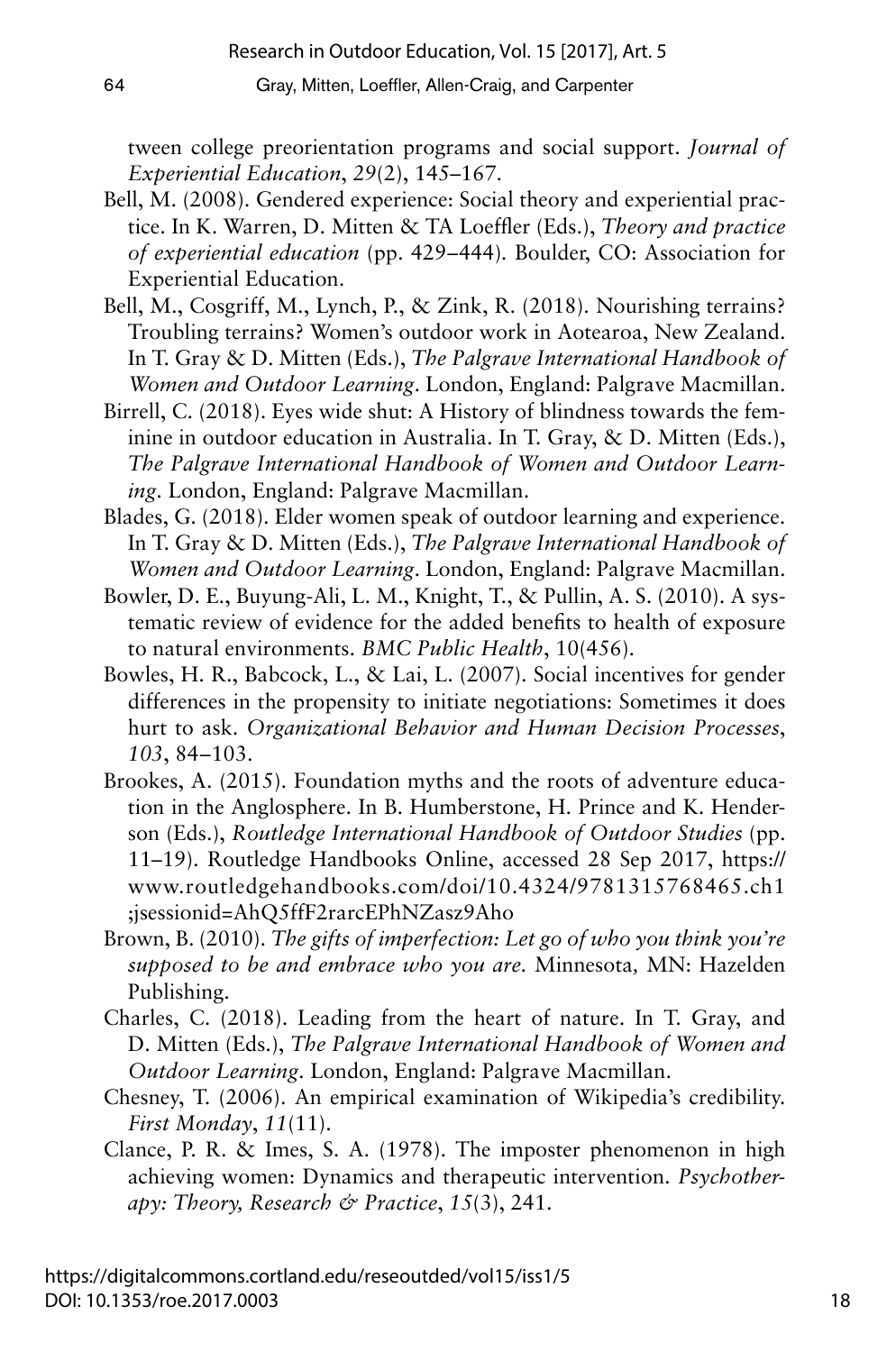- Clarke, R. (1973). *Ellen Swallow, the woman who founded ecology*. Chicago, IL: Follett Publishing.
- Cox, E. (2016). Feminism has failed and needs a radical rethink. *The Conversation.* Retrieved from https://theconversation.com/feminism-has-failed-and -needs-a-radical-rethink-55441
- Eagly, A. H., & Carli, L. L. (2007). *Through the labyrinth: The truth about how women become leaders*. London, England: Harvard Business Press.
- Eagly, A. H., & Johnson, B. T. (1990). Gender and leadership style: A metaanalysis. *Psychological Bulletin*, *108*(2), 233.
- Edwards, R. & Gray, T. (1998). Burnout—What is it to you? *Australian Journal of Outdoor Education (3)*1, 36–46.
- Ewert, A. W., Mitten, D. S., & Overholt, J. R. (2014). *Natural environments and human health*. UK: CABI.
- Ford, P. (1981). *Principles and practices of outdoor/environmental education.* New York, NY: John Wiley & Sons.
- Foucault, M. (1990). *The history of sexuality. An introduction*. London, England: Penguin.
- Franz, D. (2016). *Junko Tabei, first woman to summit Everest, dies at 77*. http://www.alpinist.com/doc/web16f/newswire-junko-tabei-obit (accessed 27 December, 2016).
- Frohlick, S. (2006). "Wanting the children and wanting K2": The incommensurability of motherhood and mountaineering in Britain and North America in the late twentieth century. *Gender, Place and Culture, 13*(5), 477–490.
- Galpin, T. (1987). *Is it really a man's world? Male and female outdoor adventure leaders rate their competency*. Eric Clearinghouse (ERIC No. ED286690). Retrieved from http://files.eric.ed.gov/fulltext/ED286690.pdf
- Gilligan, C. (1993). *In a different voice: Psychological theory and female development*. Cambridge, Massachusetts, USA: Harvard University Press.
- Goldenberg, M., & Soule, K. E. (2014). Examining the role of gender in longitudinal adventure education outcome attainment. *Journal of Unconventional Parks, Tourism & Recreation Research (JUPTRR)*, *5*(2), 23–28.
- Gore, J. (1993). *The struggle for pedagogies: Critical and feminist discourses as regimes of truth*. New York: Psychology Press.
- Gough, A. (1999). Recognising women in environmental education pedagogy and research: Toward an ecofeminist poststructuralist perspective. *Environmental Education Research, 5*(2), 143– 161.
- Gough, A. (2013). Researching differently: Generating a gender agenda for research in environmental education. In R. Stevenson, M. Brody, J. Dillon, & A. Wals (Eds.), *International Handbook of Research on Environmental Education* (pp. 375–383). New York: Routledge.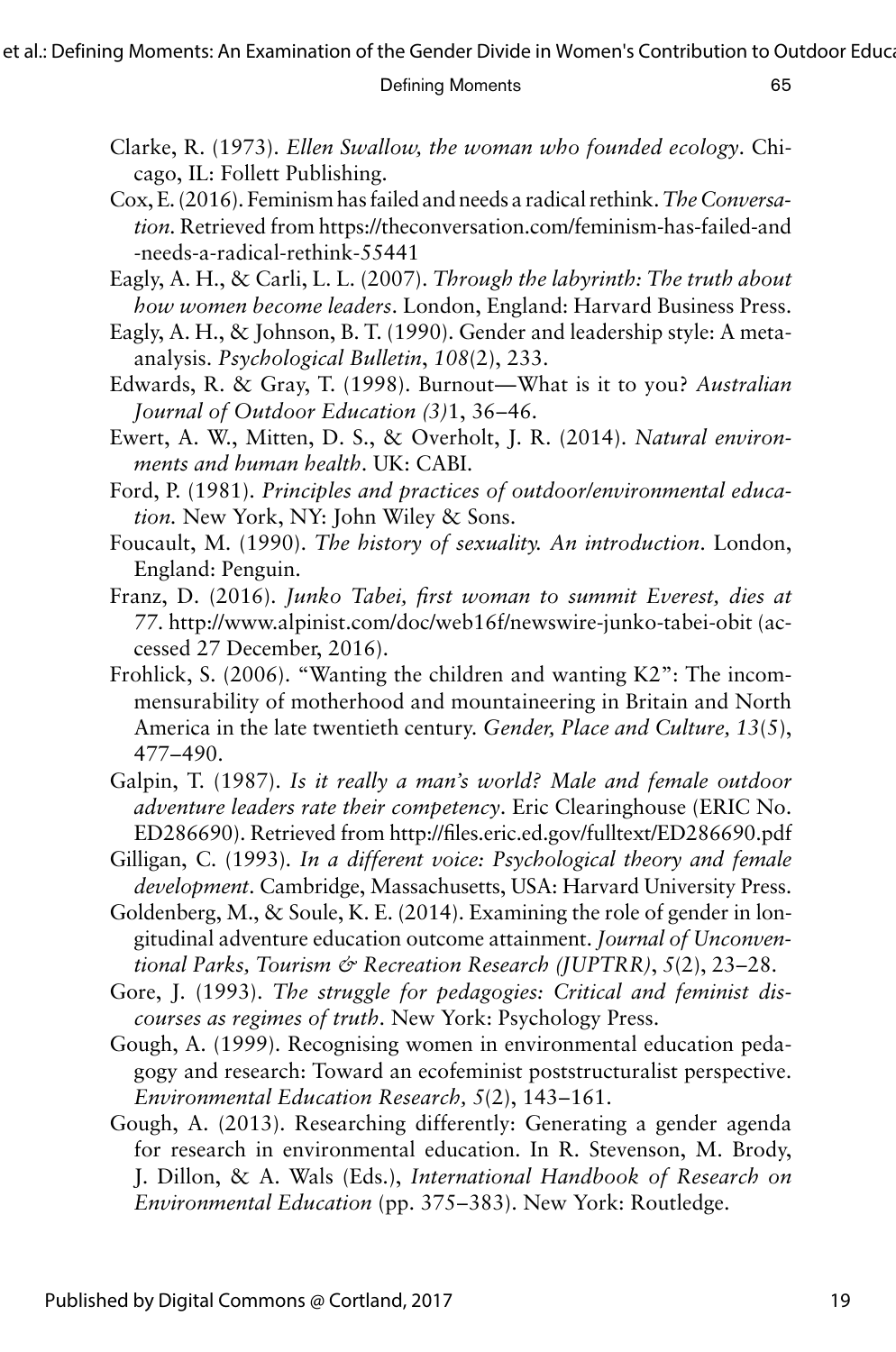- Gough, A., & Whitehouse, H. (2003). The "nature" of environmental education research from a feminist poststructuralist standpoint. *Canadian Journal of Environmental Education, 8, 31–43.*
- Graells-Garrido, E., Lalmas, M., & Menczer, F. (2015, August). First women, second sex: Gender bias in Wikipedia. In *Proceedings of the 26th ACM Conference on Hypertext & Social Media* (pp. 165–174). ACM.
- Gray, T. (2016). The "F" word: Feminism in outdoor education. *Journal of Outdoor and Environmental Education.* 19(2) 25–41
- Gray, T. (2018). Thirty years on and has the gendered landscape changed in outdoor learning environments? In T. Gray & D. Mitten (Eds.), *The Palgrave International Handbook of Women and Outdoor Learning*. London, England: Palgrave Macmillan.
- Gray, T., Allen-Craig, S., & Carpenter, C. (2016). *Selective hearing: The unrecognised contribution of women to the outdoor profession.* Paper presented at The 19th National Outdoor Education Conference*,* University of the Sunshine Coast, Queensland. Retrieved from http://outdoor educationaustralia.org.au/noec-2016/noec-2016-proceedings/#toggle-id-32
- Gray, T., Allen-Craig, S., & Carpenter, C. (2017). Selective hearing: The unrecognised contribution of women to the outdoor profession*. Journal of Outdoor and Environmental Education. 20*(1) 25–34.
- Gray, T., & Birrell, C. (2005). Burnout in adventure therapy: Bushfire as a catalyst for change and soul work—An Australian perspective. In T. Dickson, T. Gray & B. Hayllar (Eds.), *Outdoor and Experiential learning: Views From the Top* (pp. 135–150). Dunedin, NZ: Otago University Press.
- Gray, T., & Birrell, C. (2015). A case study on women and adventure "Life is either a daring adventure or nothing:" The lure of adventure travel for women. In R. Black, and K. Bricker (Eds.), *Adventure Programming and Travel for the 21st Century* (pp. 201–207.). Champaign, IL: Venture Publishing.
- Gray, T., & Mitten, D. (2018). (Eds.). *The Palgrave International Handbook of Women and Outdoor Learning*. London, England: Palgrave Macmillan.
- Gray, T., Mitten, D., Loeffler, TA, Allen-Craig, S., & Carpenter, C. (2016). *Defining moments: Women's contribution to outdoor education leadership and an examination of the gender divide.* Paper presented at the 7th International Outdoor Education Research Conference, Nova Scotia, Canada.
- Harris, T. Y. (1945). *Nature problems. A book of nature study for young Australians*. Brooks & Co: Sydney.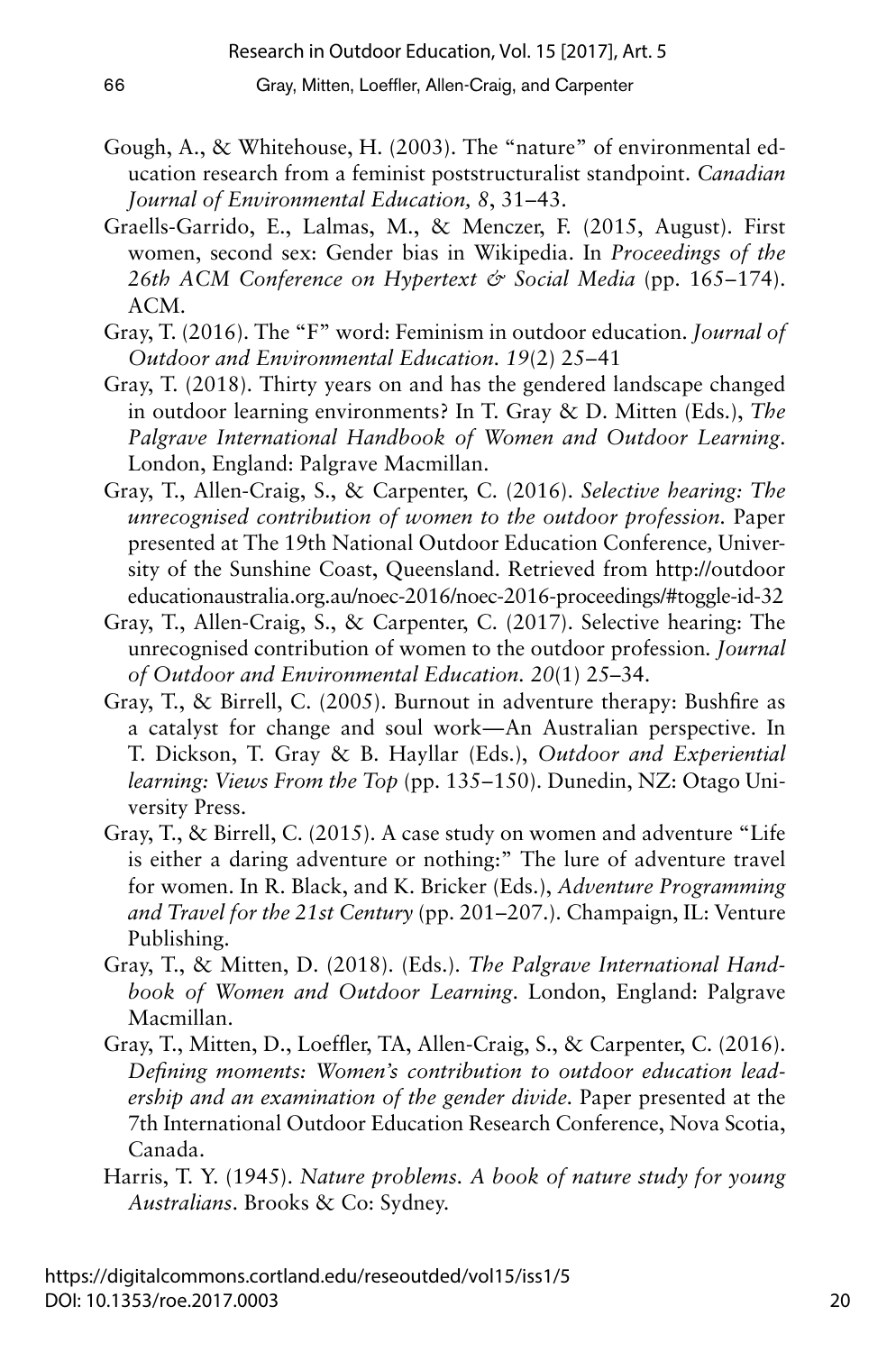et al.: Defining Moments: An Examination of the Gender Divide in Women's Contribution to Outdoor Educ

Defining Moments 67

- Harris, T. Y. (1956). *Naturecraft in Australia: A guide for the nature-lover, the bushwalker, the student, and the teacher*. Sydney, Australia: Angus & Robertson.
- Henderson, K. A. (1996). Feminist perspectives on outdoor leadership. In K. Warren (Ed.), *Women's Voices in Experiential Education* (pp. 107–117). Dubuque, IA: Kendall/Hunt.
- Jordan, D. (1992). Effective leadership for girls and women in outdoor recreation. *Journal of Physical Education, Recreation & Dance, 63*(2), 61–64.
- Joyce, K. (2016). *Out here, no one can hear you scream: The dangerous culture of male entitlement and sexual hostility hiding within America's national parks and forests.* Retrieved from http://highline.huffingtonpost .com/articles/en/park-rangers/
- Kiewa, J. (2018). Conversations with my children: The outdoors as a site of disaster and triumph. In T. Gray, & D. Mitten (Eds.), *The Palgrave International Handbook of Women and Outdoor Learning*. London, England: Palgrave Macmillan.
- Loeffler, TA (1995). *Factors that influence women's career development in outdoor leadership.* (Unpublished doctoral dissertation). University of Minnesota, Minneapolis, MN.
- Loeffler, TA (1997). Assisting women in developing a sense of competency in outdoor programs. *Journal of Experiential Education, 20*(3), 119–123.
- Lotz, E.  $(2018)$ . The rebuilding of an outdoor identity. In Gray T. & Mitten D. (eds). *The Palgrave International Handbook of Women and Outdoor Learning*. London, England: Palgrave Macmillan.
- Maller, C., Townsend, M., Pryor, A., Brown, P., & St Leger, L. (2006). Healthy nature healthy people: 'Contact with nature' as an upstream health promotion intervention for populations. *Health Promotion International, 2(1), 45–54.*
- Martin, S. V. (2013). *The representation of women in adventure education literature*. Prescott College, Arizona. Retrieved from http://gradworks.umi .com/15/51/1551564.html
- Mason, B. (2016). *Rebecca Mason—Artistic Statement*. Retrieved from: http://www.redcanoes.ca/becky/art/artiststatement.html Dec. 7, 2016
- Meyers, R. B., Brody, M., Dillon, J., Hart, P., Krasny, M., Monroe, M., Russell, C. & Wals, A. (2007). Towards creating an inclusive community of researchers: The first three years of the North American Association for Environmental Education research symposium. *Environmental Education Research*, 13(5), 639–661.
- Mitten, D. (1985). A philosophical basis for a women's outdoor adventure program. *Journal of Experiential Education, 8*(2), 20–24.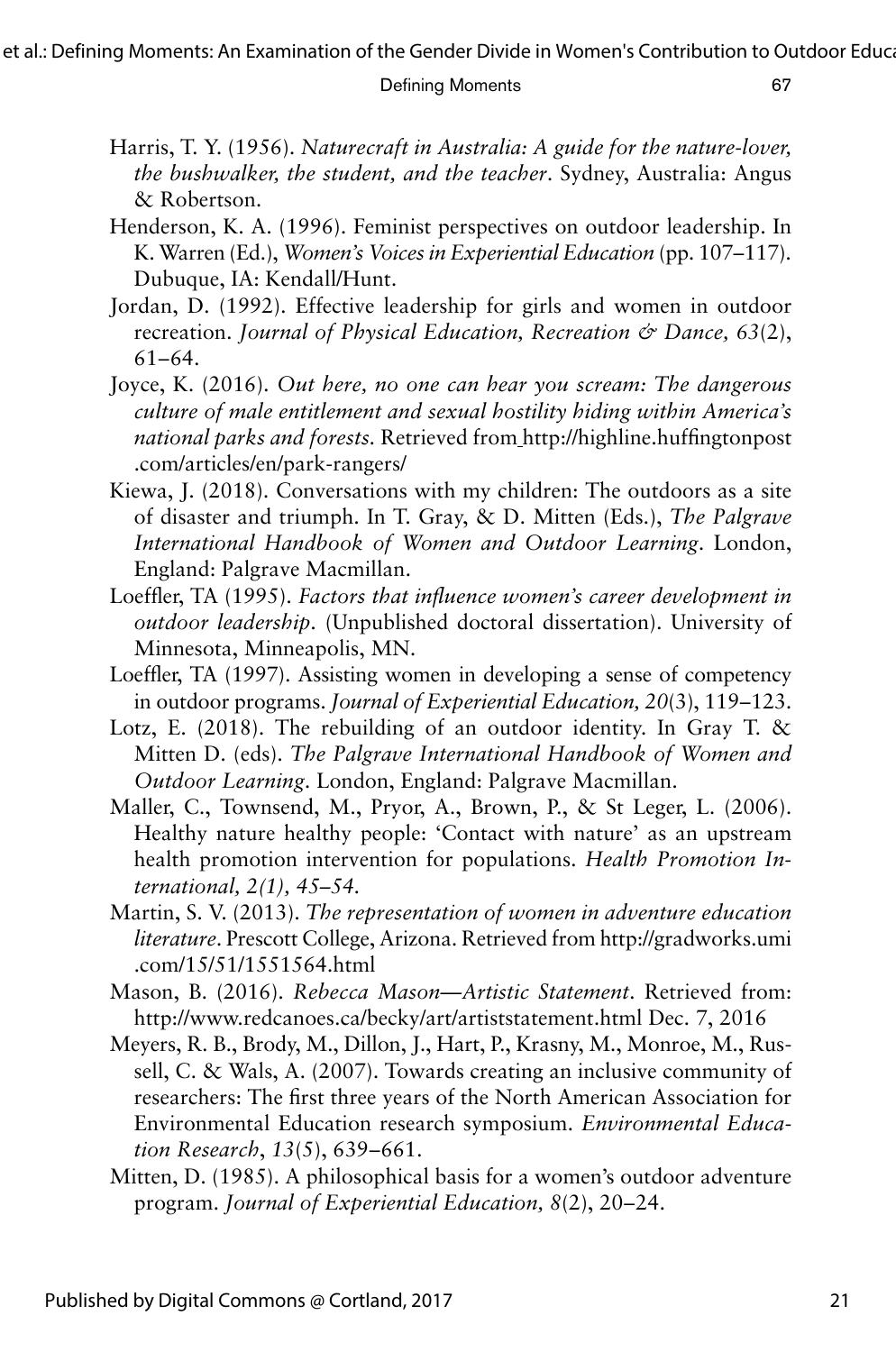- Mitten, D. (1992). Empowering girls and women in the outdoors. *Journal of Physical Education, Recreation & Dance, 63*(2), 56–60.
- Mitten, D. (1994). Ethical considerations in adventure therapy: A feminist critique. In E. Cole, E. Erdman, & E. Rothblum (Eds.), *Wilderness Therapy for Women: The Power of Adventure (*pp. 55– 84)*.* Binghamton, NY: Harrington Press..
- Mitten, D. (1996). A philosophical basis for a women's outdoor adventure program. In K. Warren (Ed.), *Women's Voices in Experiential Education*  (pp. 78–84). Dubuque, IA: Kendall/Hunt.
- Mitten, D. (2009). Under our noses: The healing power of nature, *Taproot Journal,* 19(1), 20–26.
- Mitten, D. (2013). [Book review]: Sourcebook of experiential education: Key thinkers and their contributions. *Journal of Experiential Education*, 36(1), 80–82.
- Mitten, D. (2017) Connections, compassion, and co-healing: The ecology of relationship. In Malone, K., Truong, S., and Gray, T. (Eds.) *Reimagining Sustainability in Precarious Times*, London: Springer.
- Mitten, D. (2018). Let's meet at the picnic table at midnight. In T. Gray & D. Mitten (Eds.), *The Palgrave International Handbook of Women and Outdoor Learning*. London, England; Palgrave Macmillan.
- Mitten, D. & Gray, T. (2018). Towards an inclusive future for women in outdoor learning environments. In T. Gray & D. Mitten (Eds.), *The Palgrave International Handbook of Women and Outdoor Learning*. London, England: Palgrave Macmillan.
- Mitten, D., Gray, T., Allen-Craig, S., Loeffler, TA, & Carpenter, C. (2017). The invisibility cloak: Women's contributions to outdoor and environmental education. *Journal of Environmental Education, 48*(2). doi.org /10.1080/00958964.2017.1366890
- Mitten, D., Henderson, K., Warren, K., Bialeschki, D., Yerkes, R., & Hampton, M. (1997, November 23–26). *Women in experiential Education: A journey of strength and vision*. Paper presented at the 25th International Association of Experiential Education Conference, Asheville, North Carolina, USA.
- Mitten, D. & Woodruff, S. L. (2010). *Women's dventure history and education programming in the United States favors Friluftsliv*. Paper presented at a 150 Year International Dialogue Conference Jubilee Celebration: Levanger, Norway. Retrieved from http://www.norwegianjournaloffri luftsliv.com/doc/212010.pdf
- Mitten, D., Warren, K., Lotz, E., & d'Amore, C. (2012). The hidden curriculum in adventure education: A Delphi study. In *Proceedings of the 2012*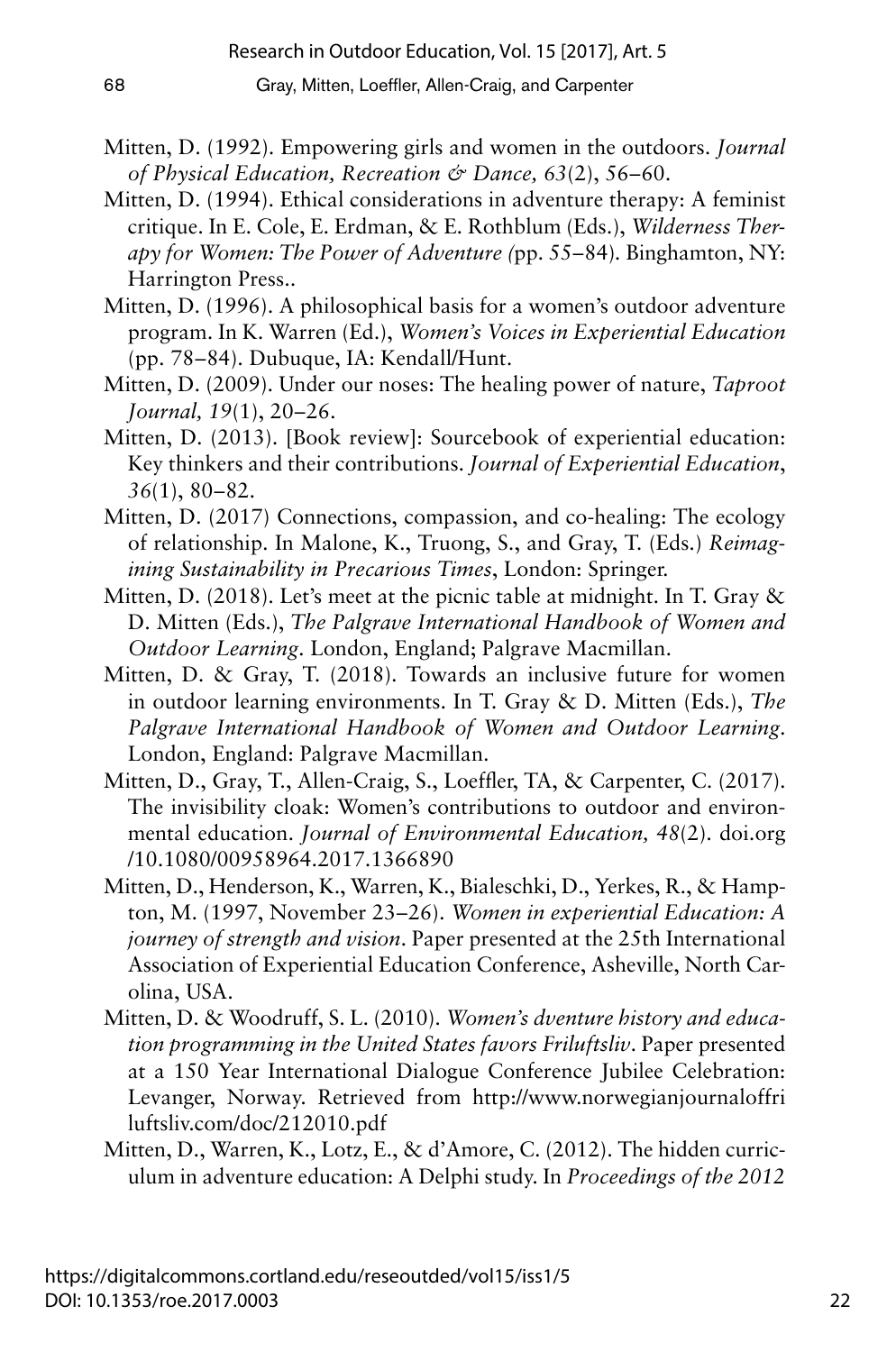*Symposium on Experiential Education Research.* (pp. 37–40). Madison, WI: AEE.

- Newbery, L. (2003). Will any/body carry that canoe? A geography of the body, ability, and gender. *Canadian Journal of Environmental Education, 8, 204-216.*
- Ortner, S. B. (1999). *Life and death on Mt. Everest: Sherpas and Himalayan mountaineering*. Princeton, NJ: Princeton University Press.
- Overholt, J. R., & Ewert, A. (2015). Gender matters exploring the process of developing resilience through outdoor adventure. *Journal of Experiential Education, 38(1), 41–55.*
- Pinch, K. J., Breunig, M., Cosgriff, M., & Dignan, A. (2008). Gender and the outdoors: An international conversation. *Proceedings of the International Outdoor Recreation and Education Conference* (pp. 295–304). New Zealand: Outdoors New Zealand. Retrieved on 28 Sepember 2017 from http://researchcommons.waikato.ac.nz/handle/10289/1834
- Punnett, B. J. (2016). Women in the workforce: A global snapshot. In *Handbook on Well-Being of Working Women* (pp. 579–602). Springer: Netherlands.
- Rudman, L. A., Moss-Racusin, C. A., Phelan, J. E., & Nauts, S. (2012). Status incongruity and backlash effects: Defending the gender hierarchy motivates prejudice against female leaders. *Journal of Experimental Social Psychology, 48*(1), 165–179.
- Russell, C.L. (2005). "Whoever does not write is written:" The role of "nature" in post-post approaches to environmental education research. *Environmental Education Research, 11(5), 433-443.*
- Russell, C., & Fawcett, L. (2013). Moving margins in environmental education. In R. Stevenson, M. Brody, J. Dillon, & A. Wals (Eds.), *International Handbook on Environmental Education Research* (pp.365–374). New York, NY: Routledge.
- Saner, E. (2016). Megan Hine: The woman who helps keep Bear Grylls safe*. The Guardian*. Retrieved October 30, 2016 from: https://www.the guardian.com/lifeandstyle/2016/feb/15/how-one-woman-keeps-bear -grylls-alive-survival-megan-hine
- Saunders, N., & Sharp, B. (2002). Outdoor leadership: The last male domain? *European Journal of Physical Education*, *7*(2), 85–94.
- Schaffer, G. (2016, May 10). Most successful Everest climber all time housekeeper. *Outside Online*. Retrieved from http://www.outsideonline .com/2078361/most-successful-female-everest-climber-all-time-house keeper-hartford-connecticut.
- Sharp, B. (2001). Take me to your (male) leader. *Gender and Education, 13*(1), 75–86.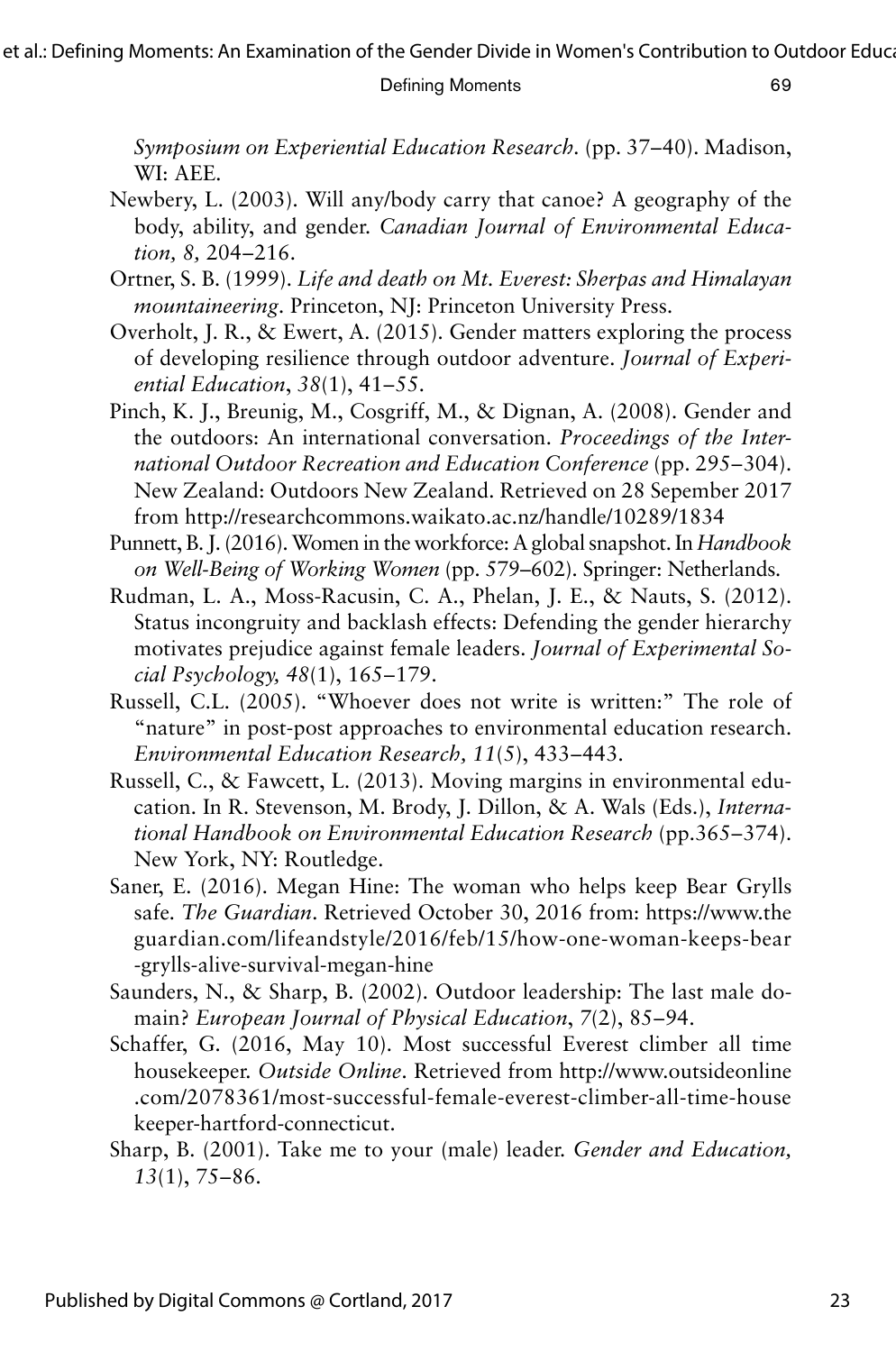- Slaughter, A. M. (2015). *Unfinished business: Women, men, work family*. USA: Random House.
- Tyson, L. & Asmus, K. (2008). Deepening the paradigm of choice: Exploring choice and power in experiential education. In K. Warren, D. Mitten & TA Loeffler (Eds.), *Theory and Practice of Experiential Education* (pp. 429–444)*.* Boulder, CO: Association for Experiential Education.
- Veevers, N., & Allison, P. (2011). *Kurt Hahn*. Springer Science & Business Media.
- Vukotic, R. (2016, March 31). *Why female leaders remain an underutilised national resource* http://au.educationhq.com/news/34352/why-female-leaders -remain-an-underutilised-national-resource/?utm\_medium=email &utm\_campaign=EducationWeek%20Australia%20March%2031& utm\_content=EducationWeek%20Australia%20March%2031+CID \_5226ed8832096c4e54b4f6c27c5604d3&utm\_source=Campaign%20 Monitor&utm\_term=Read%20Story
- Wagner, C., Garcia, D., Jadidi, M., & Strohmaier, M. (2015). *It's a man's Wikipedia? Assessing gender inequality in an online encyclopedia*. arXiv preprint arXiv:1501.06307
- Waring, M., & Steinem, G. (1988). *If women counted: A new feminist economics*. San Francisco, CA: Harper & Row.
- Warren, K. (1985). Women's outdoor adventures: Myth and reality. *Journal of Experiential Education, 8*(2).
- Warren, K. (1996a). *Women's voices in experiential education*. Dubuque, IA: Kendall-Hunt.
- Warren, K. (1996b). Leading voices. In K. Warren (Ed.), *Women's Voices in Experiential Education* (pp. 105–106). Dubuque, IA: Kendall-Hunt.
- Warren, K. (2016). Gender in outdoor studies. In B. Humberstone, H. Prince & K. A. Henderson (Eds.), *Routledge International Handbook of Outdoor Studies* (pp. 360–368). New York, NY: Routledge.
- Warren, K., & Rheingold, A. (1996). Feminist pedagogy and experiential education: A critical look. In K. Warren (Ed). *Women's Voices in Experiential Education* (pp. 118–129). Dubuque, IA: Kendall-Hunt.
- Warren, K., Risinger, S. & Loeffler, TA (2018). Challenges faced by women outdoor leaders. In Gray T. & Mitten D. (Eds). *The Palgrave International Handbook of Women and Outdoor Learning*. London, England: Palgrave Macmillan.
- Webb, S. (2011). Susan Webb Obituary, *Vermont Standard*. http://www .thevermontstandard.com/2011/09/susan-webb-obituary/ Retrieved Dec. 7, 2016
- Whitehouse, H. (2014). Gender and other forms of difference/diversity. *Australian Journal of Environmental Education*, *30*(1), 149– 150.